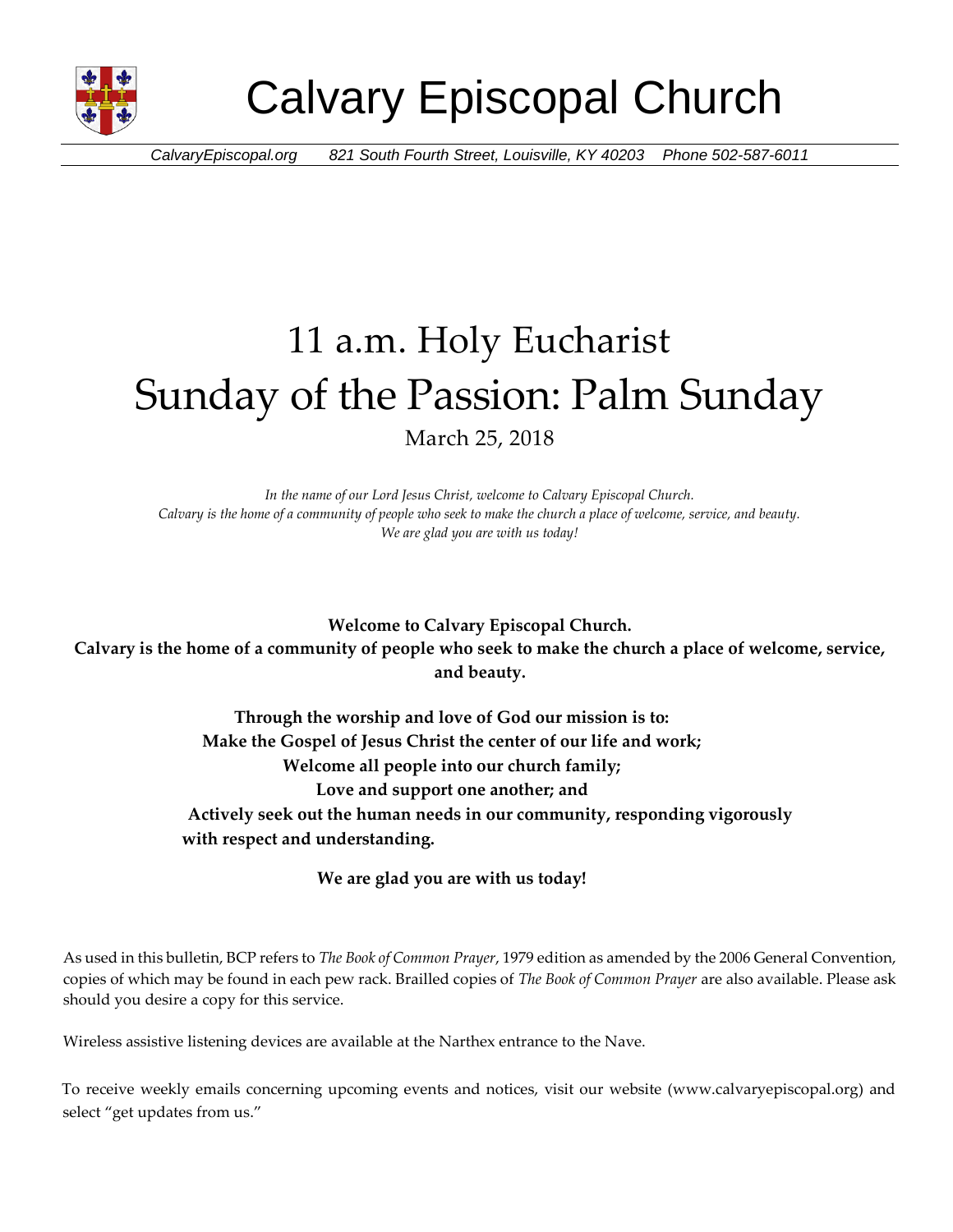| Prelude  | Valet will ich dir geben                                                                                                                        | Georg Kauffmann (1679-1735)                                                                                                                                                 |
|----------|-------------------------------------------------------------------------------------------------------------------------------------------------|-----------------------------------------------------------------------------------------------------------------------------------------------------------------------------|
| Greeting |                                                                                                                                                 |                                                                                                                                                                             |
| Introit  | Pueri Hebraeorum                                                                                                                                | Tomás Luis de Victoria (1548-1611)                                                                                                                                          |
|          | Pueri Hebraeorum vestimenta<br>prosternebant in via<br>et clamabant dicentes:<br>Hosanna Filio David,<br>benedictus qui venit in nomine Domini. | The Hebrew children<br>spread their garments in the way,<br>and cried out, saying:<br>Hosanna to the Son of David:<br>blessed is He that cometh<br>in the Name of the Lord. |
|          | <b>Liturgy of the Palms</b>                                                                                                                     | <b>BCP 270</b>                                                                                                                                                              |
|          | The people standing, the Celebrant says                                                                                                         |                                                                                                                                                                             |

Blessed is the King who comes in the name of the Lord. *ALL SHOUT* **Peace in heaven and glory in the highest!** 

*The Celebrant then continues*

*Celebrant* Let us pray.

Assist us mercifully with your help, O Lord God of our salvation, that we may enter with joy upon the contemplation of those mighty acts, whereby you have given us life and immortality; through Jesus Christ our Lord. *Amen*.

#### **The Palm Gospel 11:1-11**

Celebrant The Holy Gospel of our Lord Jesus Christ according Matthew. *People Glory to you, Lord Christ.*

When they were approaching Jerusalem, at Bethphage and Bethany, near the Mount of Olives, Jesus sent two of his disciples and said to them, "Go into the village ahead of you, and immediately as you enter it, you will find tied there a colt that has never been ridden; untie it and bring it. If anyone says to you, 'Why are you doing this?' just say this, 'The Lord needs it and will send it back here immediately.'" They went away and found a colt tied near a door, outside in the street. As they were untying it, some of the bystanders said to them, "What are you doing, untying the colt?" They told them what Jesus had said; and they allowed them to take it. Then they brought the colt to Jesus and threw their cloaks on it; and he sat on it. Many people spread their cloaks on the road, and others spread leafy branches that they had cut in the fields. Then those who went ahead and those who followed were shouting, "Hosanna! Blessed is the one who comes in the name of the Lord! Blessed is the coming kingdom of our ancestor David! Hosanna in the highest heaven!" Then he entered Jerusalem and went into the temple; and when he had looked around at everything, as it was already late, he went out to Bethany with the twelve.

Celebrant The Gospel of the Lord. *People Praise to you, Lord Christ.*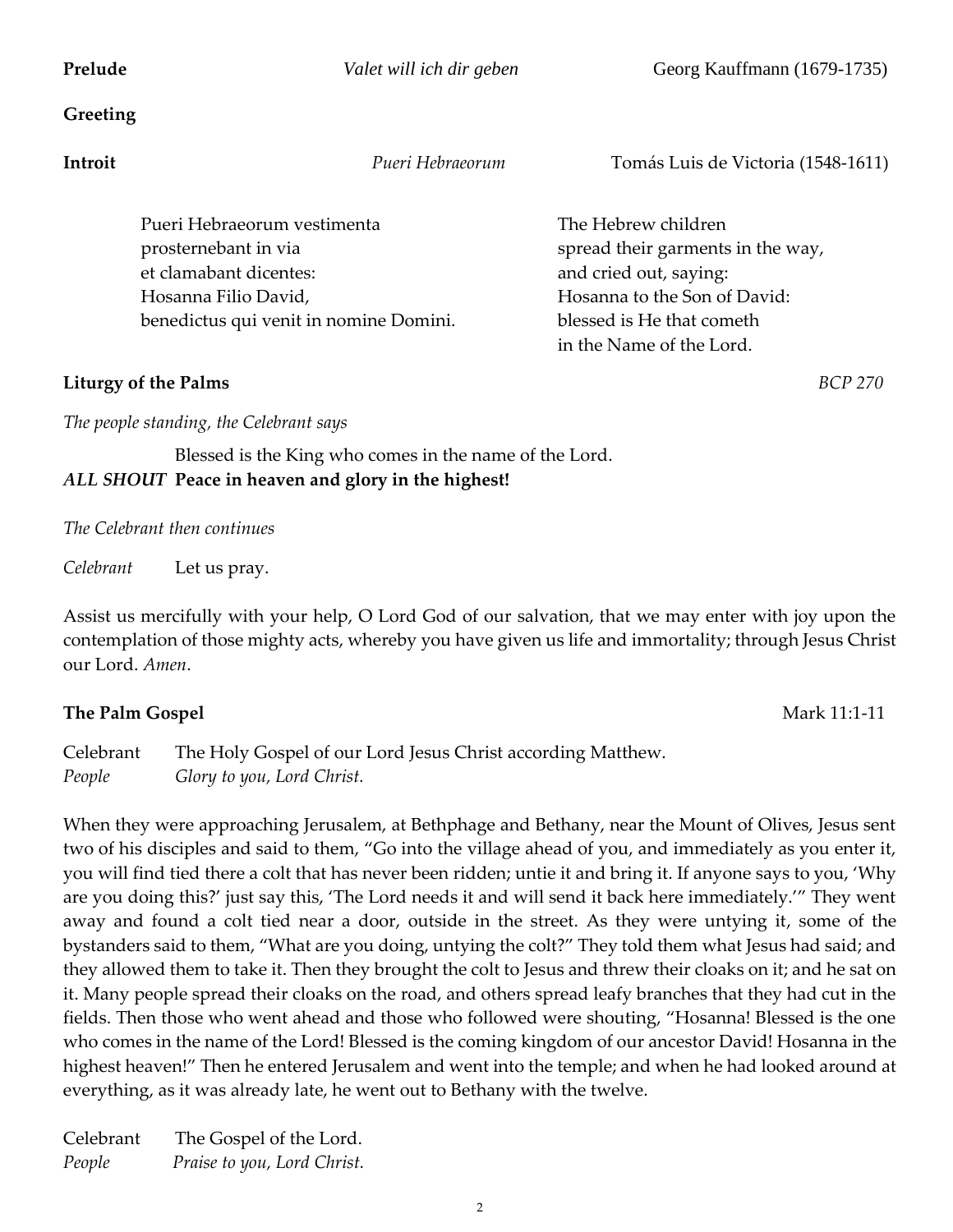| Celebrant | The Lord be with you.                      |
|-----------|--------------------------------------------|
| People    | And also with you.                         |
| Celebrant | Let us give thanks to the Lord our God.    |
| People    | It is right to give him thanks and praise. |

#### *The Celebrant and he people continue*

It is right to praise you, Almighty God, for the acts of love by which you have redeemed us through your Son Jesus Christ our Lord. On this day he entered the holy city of Jerusalem in triumph, and was proclaimed as King of kings by those who spread their garments and branches of palm along his way.

#### *The people hold their palm branches high as they are blessed.*

#### *Then the Celebrant and the people say*

Let these branches be for us signs of his victory, and grant that we who bear them in his name may ever hail him as our King, and follow him in the way that leads to eternal life; who lives and reigns in glory with thee and the Holy Ghost, now and forever. *Amen.*

*The Celebrant then says*

Blessed is he who comes in the name of the Lord.

### *ALL SHOUT* **Hosanna in the highest.**

#### **Procession**

*Celebrant* Let us go forth in peace. *People* In the name of Christ. Amen.

*Weather permitting, the Hymn "Ride on, ride on in majesty" is played by the Pipers as the people process from the church following the choir and altar party all waving palm branches in their hands.*

*The procession walks around the block and then continues into the church. The people take their seats in the pews. (There is no Sunday School this morning and children remain with parents in the pews.)*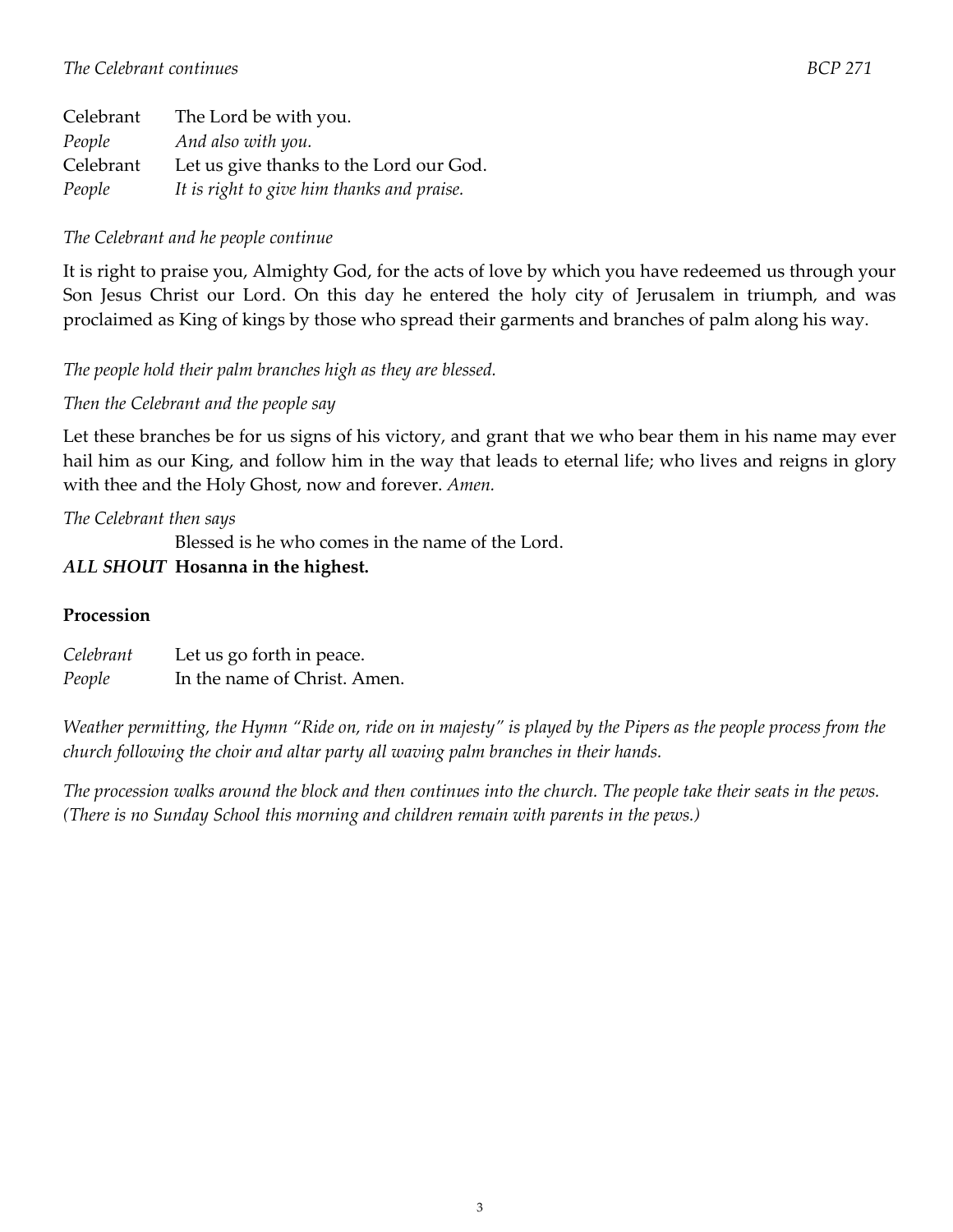**Hymn** Hymnal 154



#### **The Salutation and Collect** *BCP 272*

*Celebrant* The Lord be with you. *People And also with you. Celebrant* Let us pray.

Almighty and everliving God, in your tender love for the human race you sent your Son our Savior Jesus Christ to take upon him our nature, and to suffer death upon the cross, giving us the example of his great humility: Mercifully grant that we may walk in the way of his suffering, and also share in his resurrection; through Jesus Christ our Lord, who lives and reigns with you and the Holy Spirit, one God, for ever and ever. *Amen*.

*Please be seated.*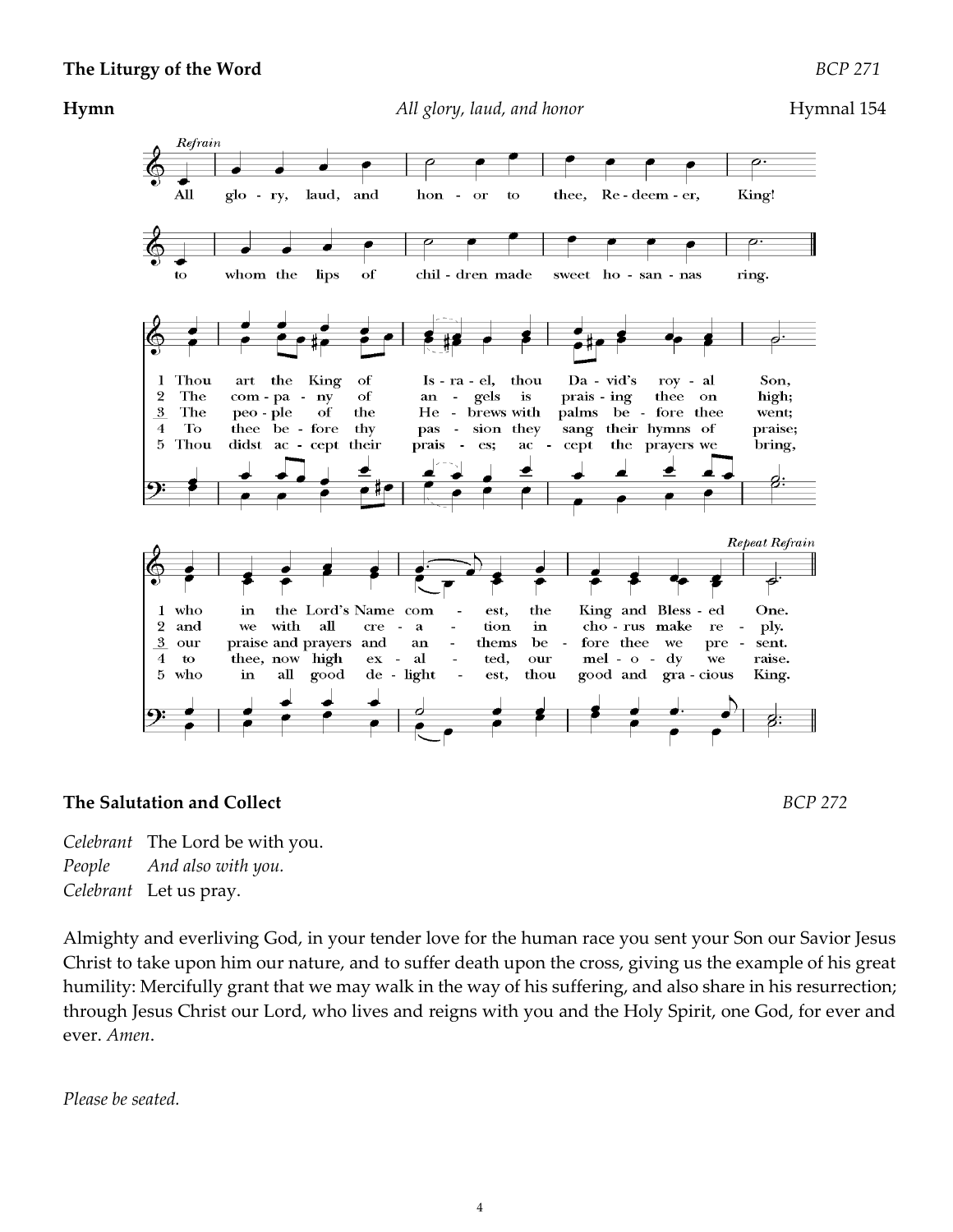#### **First Reading** Isaiah 50:4-9a

A Reading from the Book of the Prophet Isaiah.

The Lord GOD has given me the tongue of a teacher, that I may know how to sustain the weary with a word. Morning by morning he wakens— wakens my ear to listen as those who are taught. The Lord GOD has opened my ear, and I was not rebellious, I did not turn backward. I gave my back to those who struck me, and my cheeks to those who pulled out the beard; I did not hide my face from insult and spitting. The Lord GOD helps me; therefore I have not been disgraced; therefore I have set my face like flint, and I know that I shall not be put to shame; he who vindicates me is near. Who will contend with me? Let us stand up together. Who are my adversaries? Let them confront me. It is the Lord GOD who helps me; who will declare me guilty?

*Reader* The Word of the Lord. *People* Thanks be to God.

**Psalm 31:9-16** *In te, Domine, speravi BCP 623 Please remain seated as the choir sings the Psalm. The choir sings the antiphon first then the congregation joins the choir in singing the antiphon and at the end of the Psalm as indicated.*

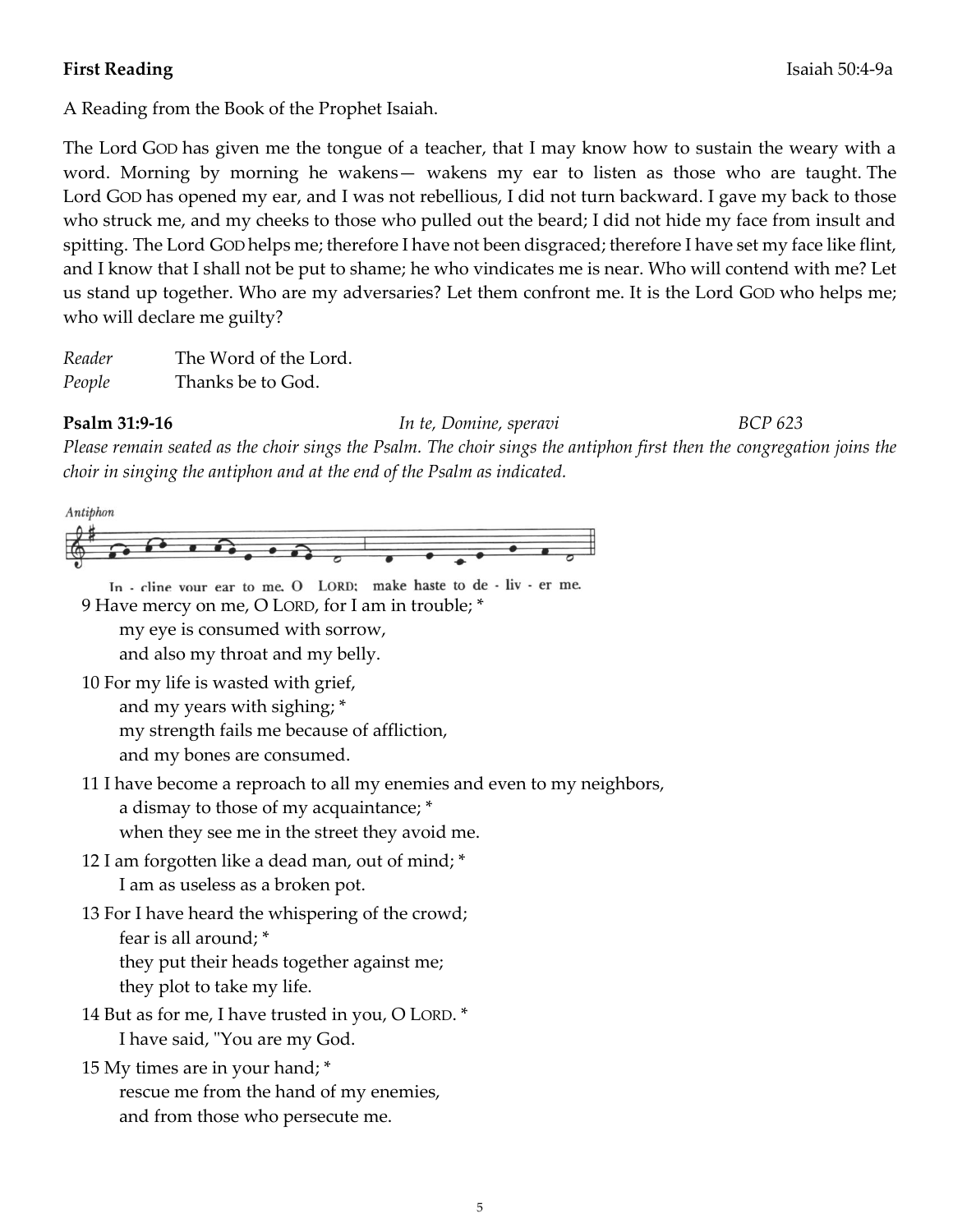16 Make your face to shine upon your servant, \*





**The Epistle** Philippians 2:5-11

A Reading from the Epistle of Saint Paul to the Philippians.

Let the same mind be in you that was in Christ Jesus, who, though he was in the form of God, did not regard equality with God as something to be exploited, but emptied himself, taking the form of a slave, being born in human likeness. And being found in human form, he humbled himself and became obedient to the point of death—even death on a cross. Therefore God also highly exalted him and gave him the name that is above every name, so that at the name of Jesus every knee should bend, in heaven and on earth and under the earth, and every tongue should confess that Jesus Christ is Lord, to the glory of God the Father.

*Reader* The Word of the Lord. *People* Thanks be to God.

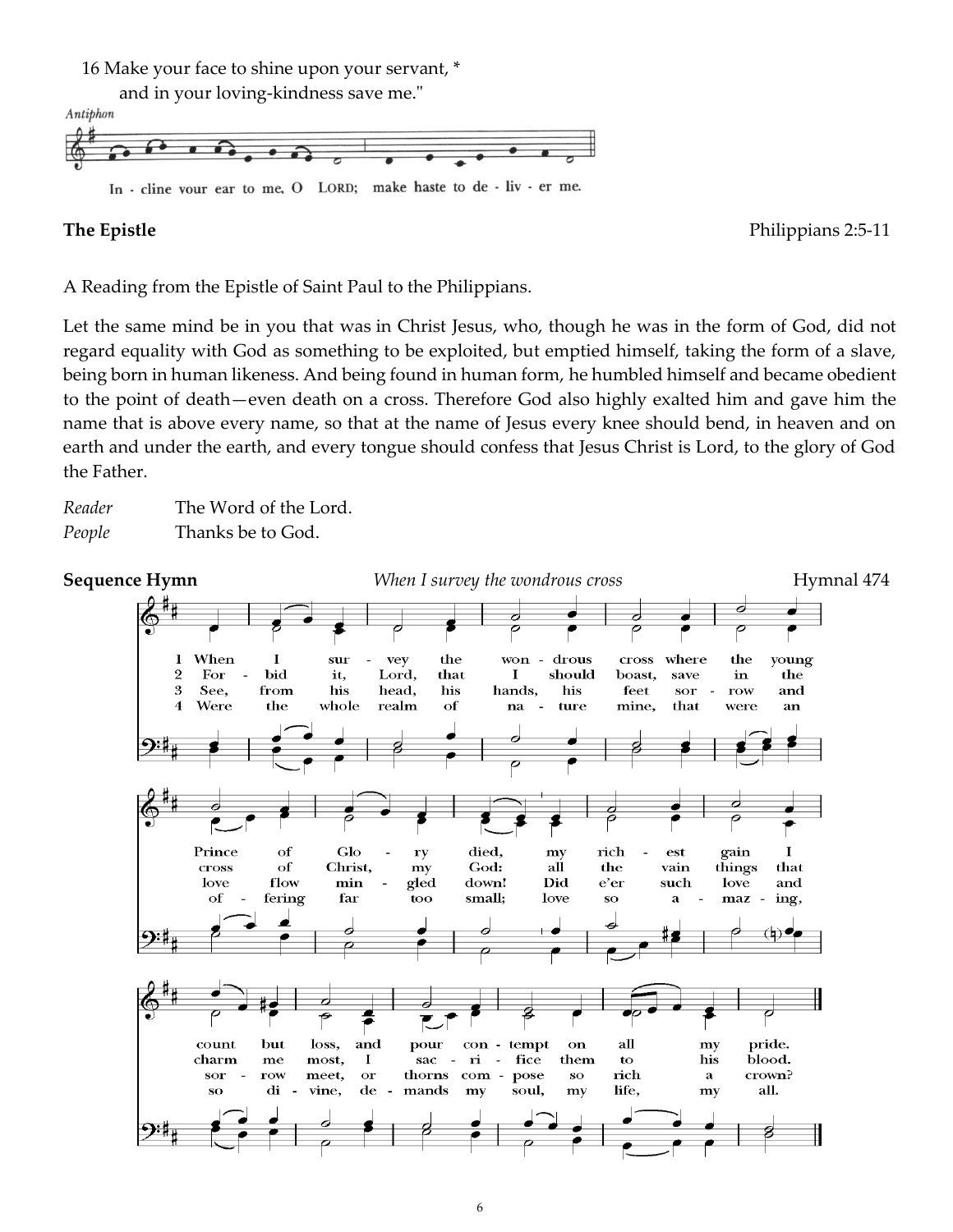#### **Passion Gospel** Mark 14:1-15:47

*All may be seated for the reading of the Passion Gospel. All stand where indicated and read the bolded parts.*

The Passion of our Lord Jesus Christ according to Mark.

It was two days before the Passover and the festival of Unleavened Bread. The chief priests and the scribes were looking for a way to arrest Jesus by stealth and kill him; for they said, "Not during the festival, or there may be a riot among the people." While he was at Bethany in the house of Simon the leper, as he sat at the table, a woman came with an alabaster jar of very costly ointment of nard, and she broke open the jar and poured the ointment on his head. But some were there who said to one another in anger, "Why was the ointment wasted in this way? For this ointment could have been sold for more than three hundred denarii, and the money given to the poor." And they scolded her. But Jesus said, "Let her alone; why do you trouble her? She has performed a good service for me. For you always have the poor with you, and you can show kindness to them whenever you wish; but you will not always have me. She has done what she could; she has anointed my body beforehand for its burial. Truly I tell you, wherever the good news is proclaimed in the whole world, what she has done will be told in remembrance of her."

Then Judas Iscariot, who was one of the twelve, went to the chief priests in order to betray him to them. When they heard it, they were greatly pleased, and promised to give him money. So he began to look for an opportunity to betray him.

On the first day of Unleavened Bread, when the Passover lamb is sacrificed, his disciples said to him, "Where do you want us to go and make the preparations for you to eat the Passover?" So he sent two of his disciples, saying to them, "Go into the city, and a man carrying a jar of water will meet you; follow him, and wherever he enters, say to the owner of the house, 'The Teacher asks, Where is my guest room where I may eat the Passover with my disciples?' He will show you a large room upstairs, furnished and ready. Make preparations for us there." So the disciples set out and went to the city, and found everything as he had told them; and they prepared the Passover meal.

When it was evening, he came with the twelve. And when they had taken their places and were eating, Jesus said, "Truly I tell you, one of you will betray me, one who is eating with me." They began to be distressed and to say to him one after another, "Surely, not I?" He said to them, "It is one of the twelve, one who is dipping bread into the bowl with me. For the Son of Man goes as it is written of him, but woe to that one by whom the Son of Man is betrayed! It would have been better for that one not to have been born."

While they were eating, he took a loaf of bread, and after blessing it he broke it, gave it to them, and said, "Take; this is my body." Then he took a cup, and after giving thanks he gave it to them, and all of them drank from it. He said to them, "This is my blood of the covenant, which is poured out for many. Truly I tell you, I will never again drink of the fruit of the vine until that day when I drink it new in the kingdom of God."

When they had sung the hymn, they went out to the Mount of Olives. And Jesus said to them, "You will all become deserters; for it is written, 'I will strike the shepherd, and the sheep will be scattered.'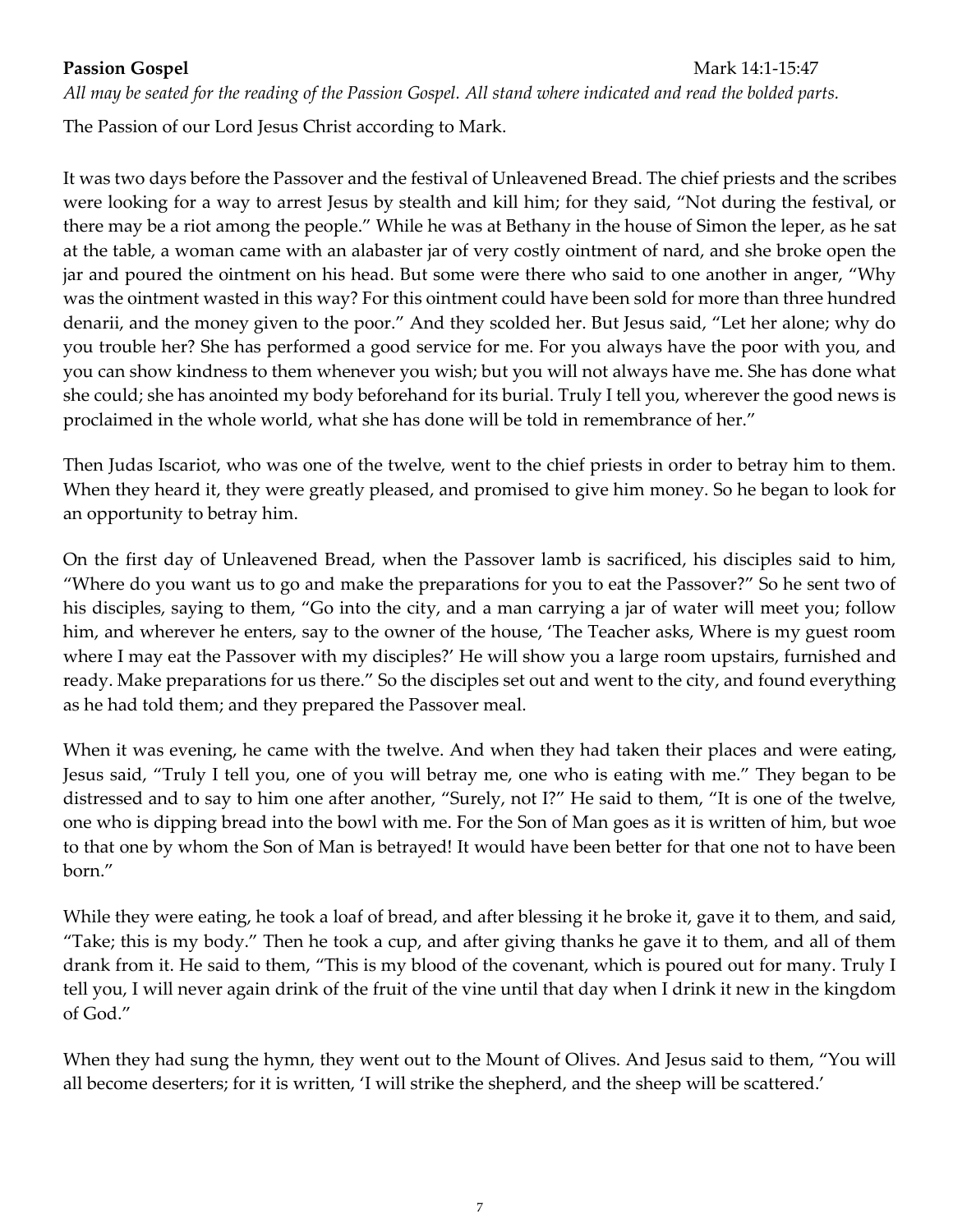"But after I am raised up, I will go before you to Galilee." Peter said to him, "Even though all become deserters, I will not." Jesus said to him, "Truly I tell you, this day, this very night, before the cock crows twice, you will deny me three times." But he said vehemently, "Even though I must die with you, I will not deny you." And all of them said the same.

They went to a place called Gethsemane; and he said to his disciples, "Sit here while I pray." He took with him Peter and James and John, and began to be distressed and agitated. And he said to them, "I am deeply grieved, even to death; remain here, and keep awake." And going a little farther, he threw himself on the ground and prayed that, if it were possible, the hour might pass from him. He said, "Abba, Father, for you all things are possible; remove this cup from me; yet, not what I want, but what you want." He came and found them sleeping; and he said to Peter, "Simon, are you asleep? Could you not keep awake one hour? Keep awake and pray that you may not come into the time of trial; the spirit indeed is willing, but the flesh is weak." And again he went away and prayed, saying the same words. And once more he came and found them sleeping, for their eyes were very heavy; and they did not know what to say to him. He came a third time and said to them, "Are you still sleeping and taking your rest? Enough! The hour has come; the Son of Man is betrayed into the hands of sinners. Get up, let us be going. See, my betrayer is at hand."

Immediately, while he was still speaking, Judas, one of the twelve, arrived; and with him there was a crowd with swords and clubs, from the chief priests, the scribes, and the elders. Now the betrayer had given them a sign, saying, "The one I will kiss is the man; arrest him and lead him away under guard." So when he came, he went up to him at once and said, "Rabbi!" and kissed him. Then they laid hands on him and arrested him. But one of those who stood near drew his sword and struck the slave of the high priest, cutting off his ear. Then Jesus said to them, "Have you come out with swords and clubs to arrest me as though I were a bandit? Day after day I was with you in the temple teaching, and you did not arrest me. But let the scriptures be fulfilled." All of them deserted him and fled.

A certain young man was following him, wearing nothing but a linen cloth. They caught hold of him, but he left the linen cloth and ran off naked.

They took Jesus to the high priest; and all the chief priests, the elders, and the scribes were assembled. Peter had followed him at a distance, right into the courtyard of the high priest; and he was sitting with the guards, warming himself at the fire. Now the chief priests and the whole council were looking for testimony against Jesus to put him to death; but they found none. For many gave false testimony against him, and their testimony did not agree. Some stood up and gave false testimony against him, saying,

# **"We heard him say, 'I will destroy this temple that is made with hands, and in three days I will build another, not made with hands.'"**

But even on this point their testimony did not agree. Then the high priest stood up before them and asked Jesus, "Have you no answer? What is it that they testify against you?" But he was silent and did not answer. Again the high priest asked him, "Are you the Messiah, the Son of the Blessed One?" Jesus said, "I am; and 'you will see the Son of Man seated at the right hand of the Power,' and 'coming with the clouds of heaven.'"

Then the high priest tore his clothes and said, "Why do we still need witnesses? You have heard his blasphemy! What is your decision?" All of them condemned him as deserving death. Some began to spit on him, to blindfold him, and to strike him, saying to him,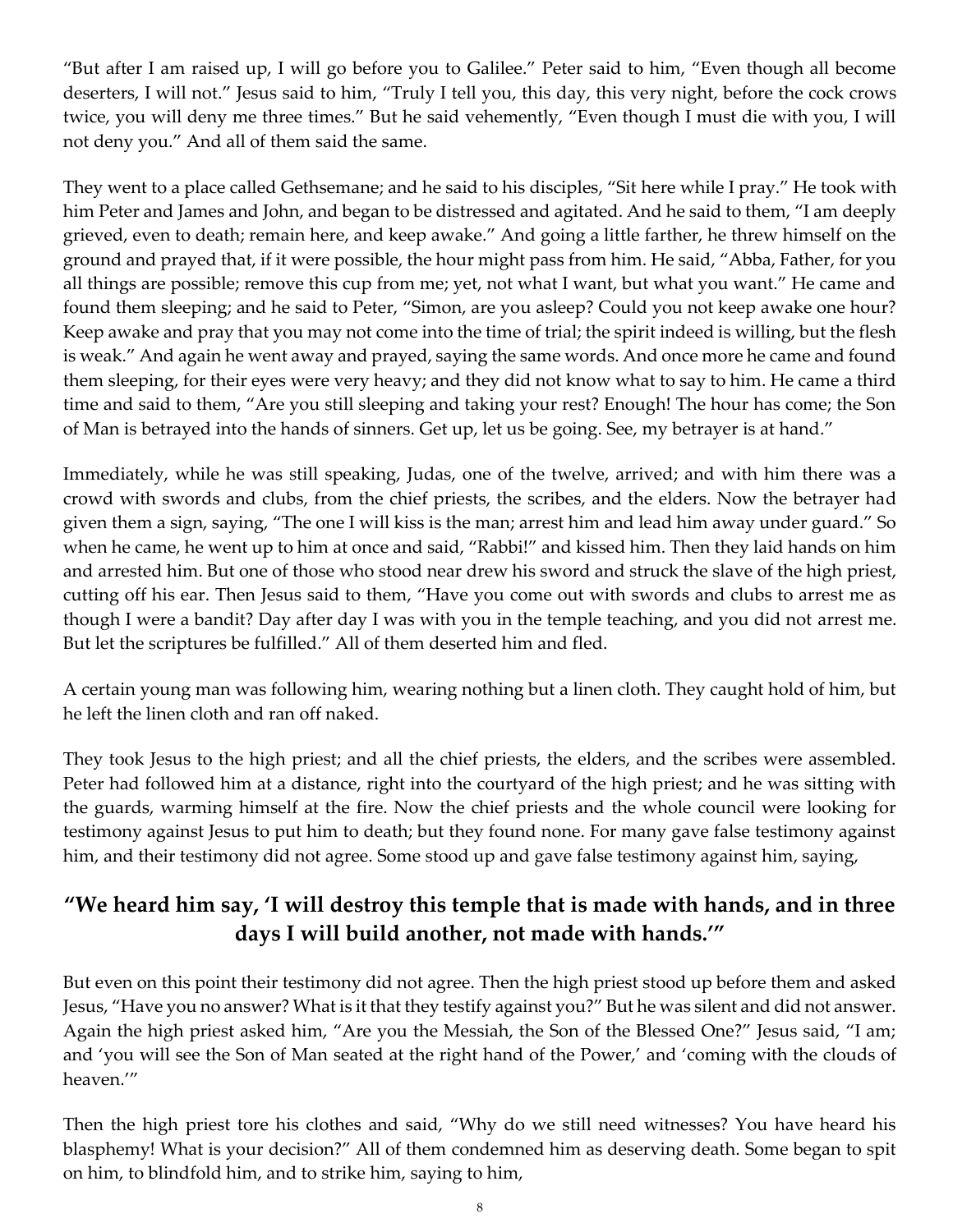## **"Prophesy!"**

The guards also took him over and beat him.

While Peter was below in the courtyard, one of the servant-girls of the high priest came by. When she saw Peter warming himself, she stared at him and said, "You also were with Jesus, the man from Nazareth." But he denied it, saying, "I do not know or understand what you are talking about." And he went out into the forecourt. Then the cock crowed. And the servant-girl, on seeing him, began again to say to the bystanders, "This man is one of them." But again he denied it. Then after a little while the bystanders again said to Peter, "Certainly you are one of them; for you are a Galilean." But he began to curse, and he swore an oath, "I do not know this man you are talking about." At that moment the cock crowed for the second time. Then Peter remembered that Jesus had said to him, "Before the cock crows twice, you will deny me three times." And he broke down and wept.

As soon as it was morning, the chief priests held a consultation with the elders and scribes and the whole council. They bound Jesus, led him away, and handed him over to Pilate. Pilate asked him, "Are you the King of the Jews?" He answered him, "You say so." Then the chief priests accused him of many things. Pilate asked him again, "Have you no answer? See how many charges they bring against you." But Jesus made no further reply, so that Pilate was amazed.

Now at the festival he used to release a prisoner for them, anyone for whom they asked. Now a man called Barabbas was in prison with the rebels who had committed murder during the insurrection. So the crowd came and began to ask Pilate to do for them according to his custom. Then he answered them, "Do you want me to release for you the King of the Jews?" For he realized that it was out of jealousy that the chief priests had handed him over. But the chief priests stirred up the crowd to have him release Barabbas for them instead. Pilate spoke to them again, "Then what do you wish me to do with the man you call the King of the Jews?" They shouted back,

## **"Crucify him!"**

Pilate asked them, "Why, what evil has he done?" But they shouted all the more,

# **"Crucify him!"**

So Pilate, wishing to satisfy the crowd, released Barabbas for them; and after flogging Jesus, he handed him over to be crucified.

Then the soldiers led him into the courtyard of the palace (that is, the governor's headquarters); and they called together the whole cohort. And they clothed him in a purple cloak; and after twisting some thorns into a crown, they put it on him. And they began saluting him,

# **"Hail, King of the Jews!"**

They struck his head with a reed, spat upon him, and knelt down in homage to him. After mocking him, they stripped him of the purple cloak and put his own clothes on him. Then they led him out to crucify him.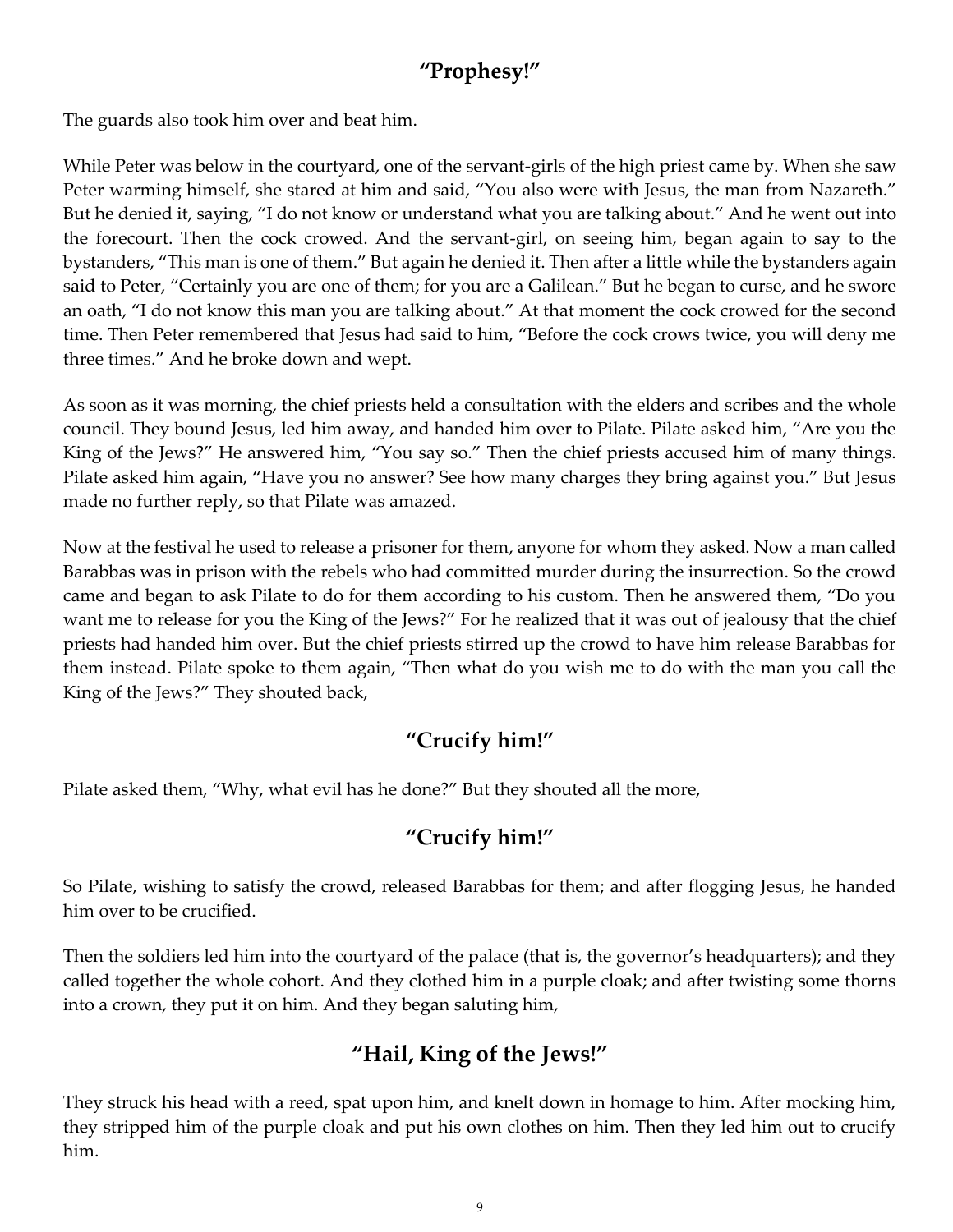They compelled a passer-by, who was coming in from the country, to carry his cross; it was Simon of Cyrene, the father of Alexander and Rufus.

### *Please stand as able.*

Then they brought Jesus to the place called Golgotha (which means the place of a skull). And they offered him wine mixed with myrrh; but he did not take it. And they crucified him, and divided his clothes among them, casting lots to decide what each should take.

It was nine o'clock in the morning when they crucified him. The inscription of the charge against him read, "The King of the Jews." And with him they crucified two bandits, one on his right and one on his left. Those who passed by derided him, shaking their heads and saying,

# **"Aha! You who would destroy the temple and build it in three days, save yourself, and come down from the cross!"**

In the same way the chief priests, along with the scribes, were also mocking him among themselves and saying, "He saved others; he cannot save himself. Let the Messiah, the King of Israel, come down from the cross now, so that we may see and believe." Those who were crucified with him also taunted him.

When it was noon, darkness came over the whole land until three in the afternoon. At three o'clock Jesus cried out with a loud voice, "Eloi, Eloi, lema sabachthani?" which means, "My God, my God, why have you forsaken me?" When some of the bystanders heard it, they said,

# **"Listen, he is calling for Elijah."**

And someone ran, filled a sponge with sour wine, put it on a stick, and gave it to him to drink, saying,

# **"Wait, let us see whether Elijah will come to take him down."**

Then Jesus gave a loud cry and breathed his last.

*Please bow your head in silence.*

### *Please be seated.*

And the curtain of the temple was torn in two, from top to bottom. Now when the centurion, who stood facing him, saw that in this way he breathed his last, he said, "Truly this man was God's Son!"

There were also women looking on from a distance; among them were Mary Magdalene, and Mary the mother of James the younger and of Joses, and Salome. These used to follow him and provided for him when he was in Galilee; and there were many other women who had come up with him to Jerusalem.

When evening had come, and since it was the day of Preparation, that is, the day before the sabbath, Joseph of Arimathea, a respected member of the council, who was also himself waiting expectantly for the kingdom of God, went boldly to Pilate and asked for the body of Jesus. Then Pilate wondered if he were already dead; and summoning the centurion, he asked him whether he had been dead for some time. When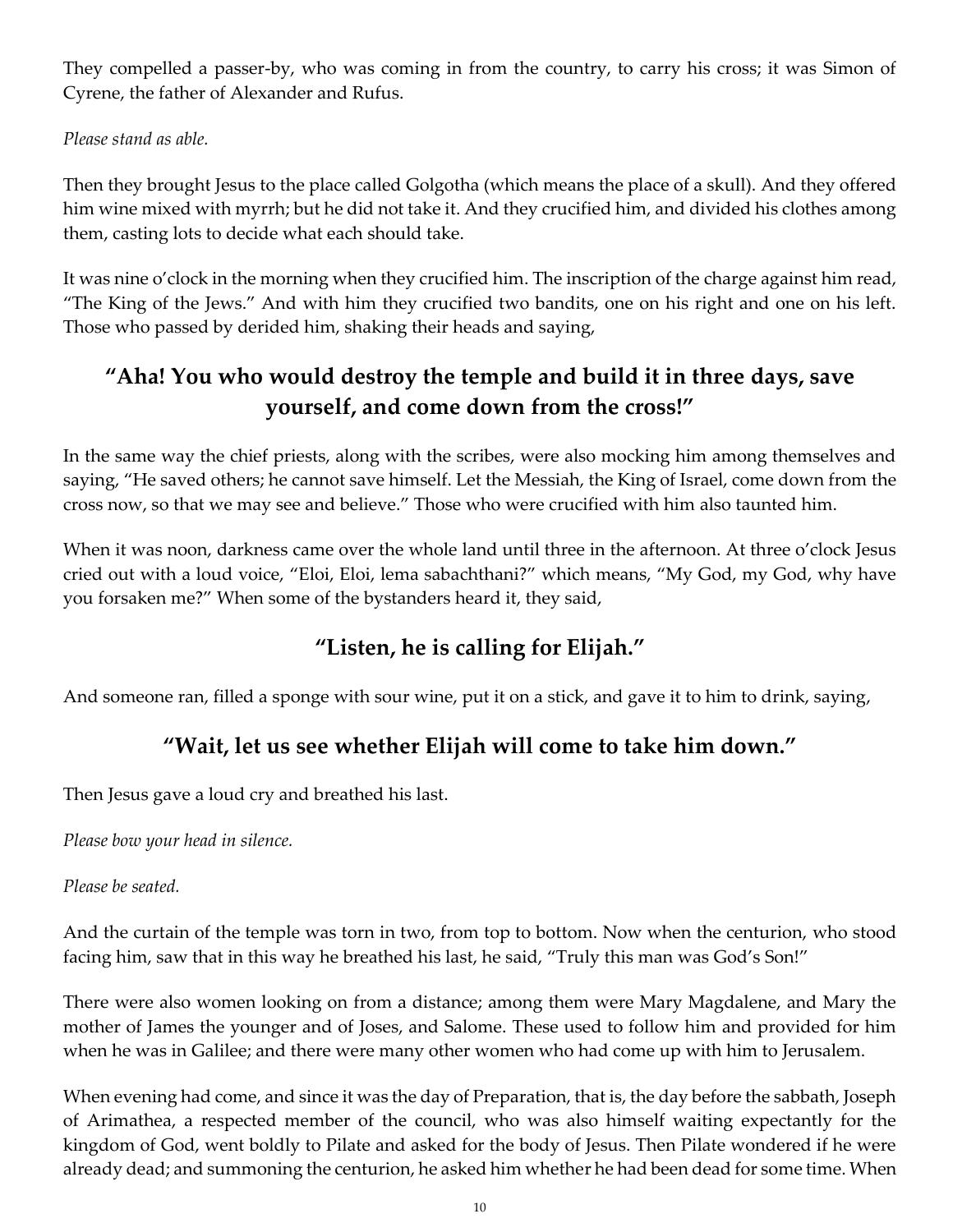he learned from the centurion that he was dead, he granted the body to Joseph. Then Joseph bought a linen cloth, and taking down the body, wrapped it in the linen cloth, and laid it in a tomb that had been hewn out of the rock. He then rolled a stone against the door of the tomb. Mary Magdalene and Mary the mother of Joses saw where the body was laid.

**Homily** The Rev. John G. Allen, Jr.

**The Confession of Sin** *BCP 360*

*The Celebrant says* Let us confess our sins against God and our neighbor.

*Minister and People*

Most merciful God,

we confess that we have sinned against you in thought, word, and deed, by what we have done, and by what we have left undone.

We have not loved you with our whole heart; we have not loved our neighbors as ourselves. We are truly sorry and we humbly repent. For the sake of your Son Jesus Christ, have mercy on us and forgive us; that we may delight in your will, and walk in your ways, to the glory of your Name. Amen.

#### *The Celebrant says*

Almighty God have mercy on you, forgive you all your sins through our Lord Jesus Christ, strengthen you in all goodness, and by the power of the Holy Spirit keep you in eternal life. *Amen*.

#### **The Peace**

*Celebrant* The peace of the Lord be always with you. *People* And also with you. *Then the Ministers and the People may greet one another in the name of the Lord.*

### **Greeting**

**The Holy Communion**

### **The Offertory**

#### *The celebrant says*

Welcome one another, therefore, just as Christ has welcomed you, for the glory of God. *Romans 15:7*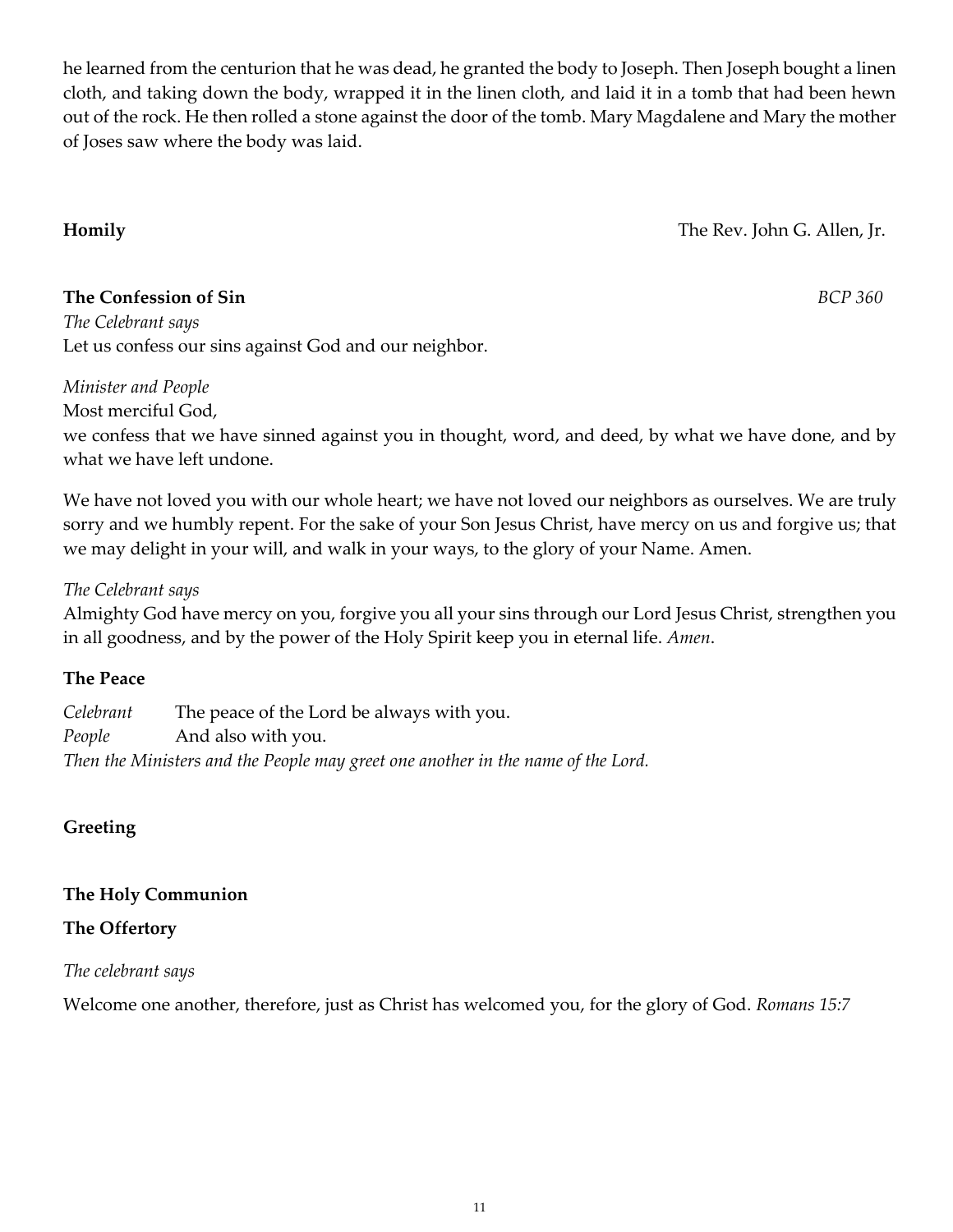Let this mind be in you, which was also in Christ Jesus: who, being in the form of God, thought it not robbery to be equal to God: but made himself of no reputation, and took upon him the form of a servant, and was made in the likeness of men: and being found in fashion as a man, he humbled himself, and became obedient unto death, even the death of the cross.

Wherefore God also hath highly exalted him, and given him a name which is above ev'ry name: that at the name of Jesus ev'ry knee should bow, of things in heaven, and things in earth, and things under the earth; and ev'ry tongue should confess, that Jesus Christ is Lord, to the glory of God the Father.

*Representatives of the congregation bring the people's offerings of bread and wine, and money or other gifts, to the celebrant. The people stand while the offerings are presented and placed on the Altar.*

**The Great Thanksgiving** *Eucharistic Prayer D, BCP 372*

*The people remain standing.*

*The Celebrant proceeds S112*



#### *The Celebrant continues*

It is truly right to glorify you, Father, and to give you thanks; for you alone are God, living and true, dwelling in light inaccessible from before time and for ever.

Fountain of life and source of all goodness, you made all things and fill them with your blessing; you created them to rejoice in the splendor of your radiance.

Countless throngs of angels stand before you to serve you night and day; and, beholding the glory of your presence, they offer you unceasing praise. Joining with them, and giving voice to every creature under heaven, we acclaim you, and glorify your Name, as we sing,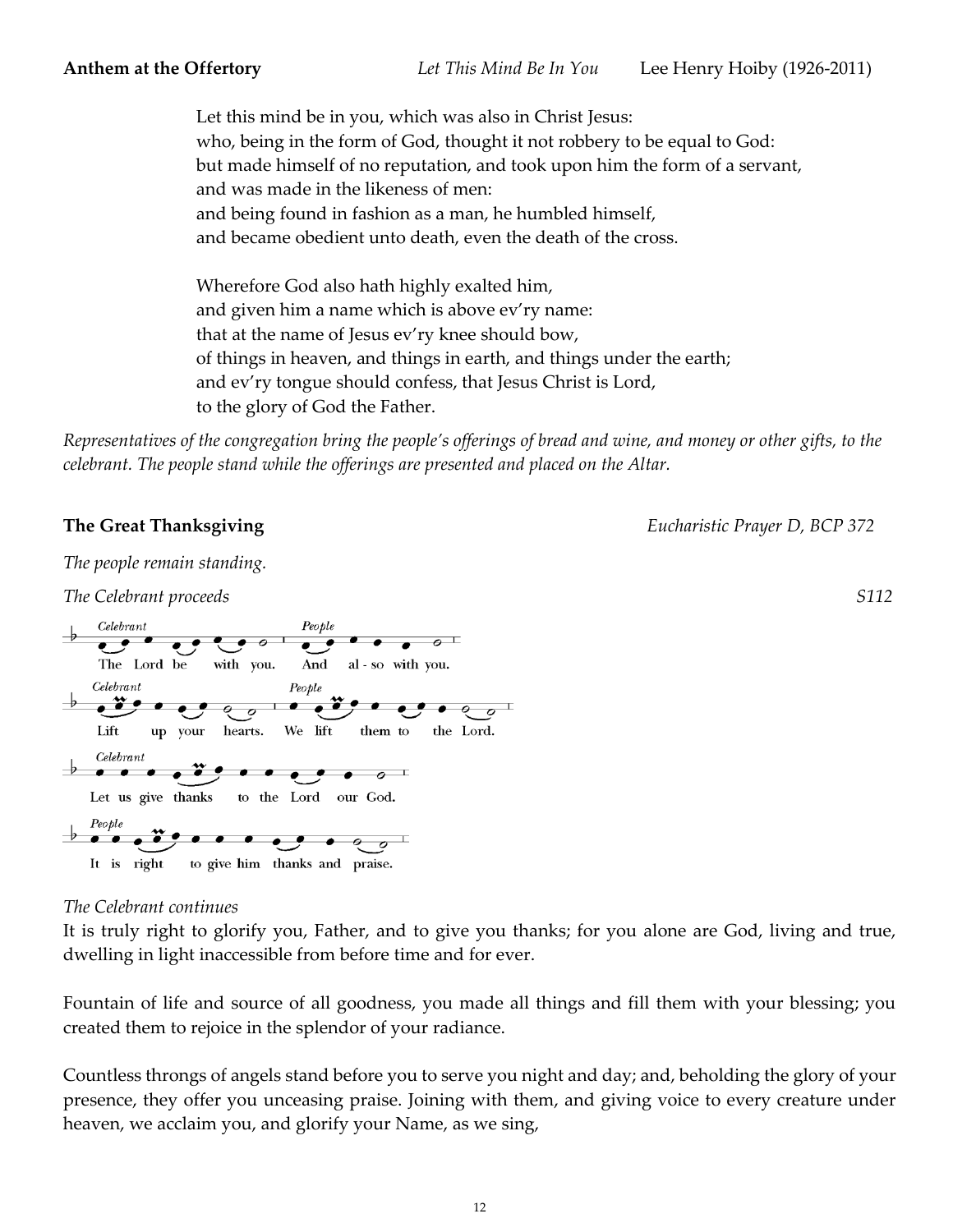

he who comes in the name of the Lord. Ho-san-na in the high Bless-ed is est.

#### *The people kneel as able.*

### *Then the Celebrant continues*

We acclaim you, holy Lord, glorious in power. Your mighty works reveal your wisdom and love. You formed us in your own image, giving the whole world into our care, so that, in obedience to you, our Creator, we might rule and serve all your creatures. When our disobedience took us far from you, you did not abandon us to the power of death. In your mercy you came to our help, so that in seeking you we might find you. Again and again you called us into covenant with you, and through the prophets you taught us to hope for salvation.

Father, you loved the world so much that in the fullness of time you sent your only Son to be our Savior. Incarnate by the Holy Spirit, born of the Virgin Mary, he lived as one of us, yet without sin. To the poor he proclaimed the good news of salvation; to prisoners, freedom; to the sorrowful, joy. To fulfill your purpose he gave himself up to death; and, rising from the grave, destroyed death, and made the whole creation new.

And, that we might live no longer for ourselves, but for him who died and rose for us, he sent the Holy Spirit, his own first gift for those who believe, to complete his work in the world, and to bring to fulfillment the sanctification of all.

When the hour had come for him to be glorified by you, his heavenly Father, having loved his own who were in the world, he loved them to the end; at supper with them he took bread, and when he had given thanks to you, he broke it, and gave it to his disciples, and said, "Take, eat: This is my Body, which is given for you. Do this for the remembrance of me."

After supper he took the cup of wine; and when he had given thanks, he gave it to them, and said, "Drink this, all of you: This is my Blood of the new Covenant, which is shed for you and for many for the forgiveness of sins. Whenever you drink it, do this for the remembrance of me."

Father, we now celebrate this memorial of our redemption. Recalling Christ's death and his descent among the dead, proclaiming his resurrection and ascension to your right hand, awaiting his coming in glory; and offering to you, from the gifts you have given us, this bread and this cup, we praise you and we bless you.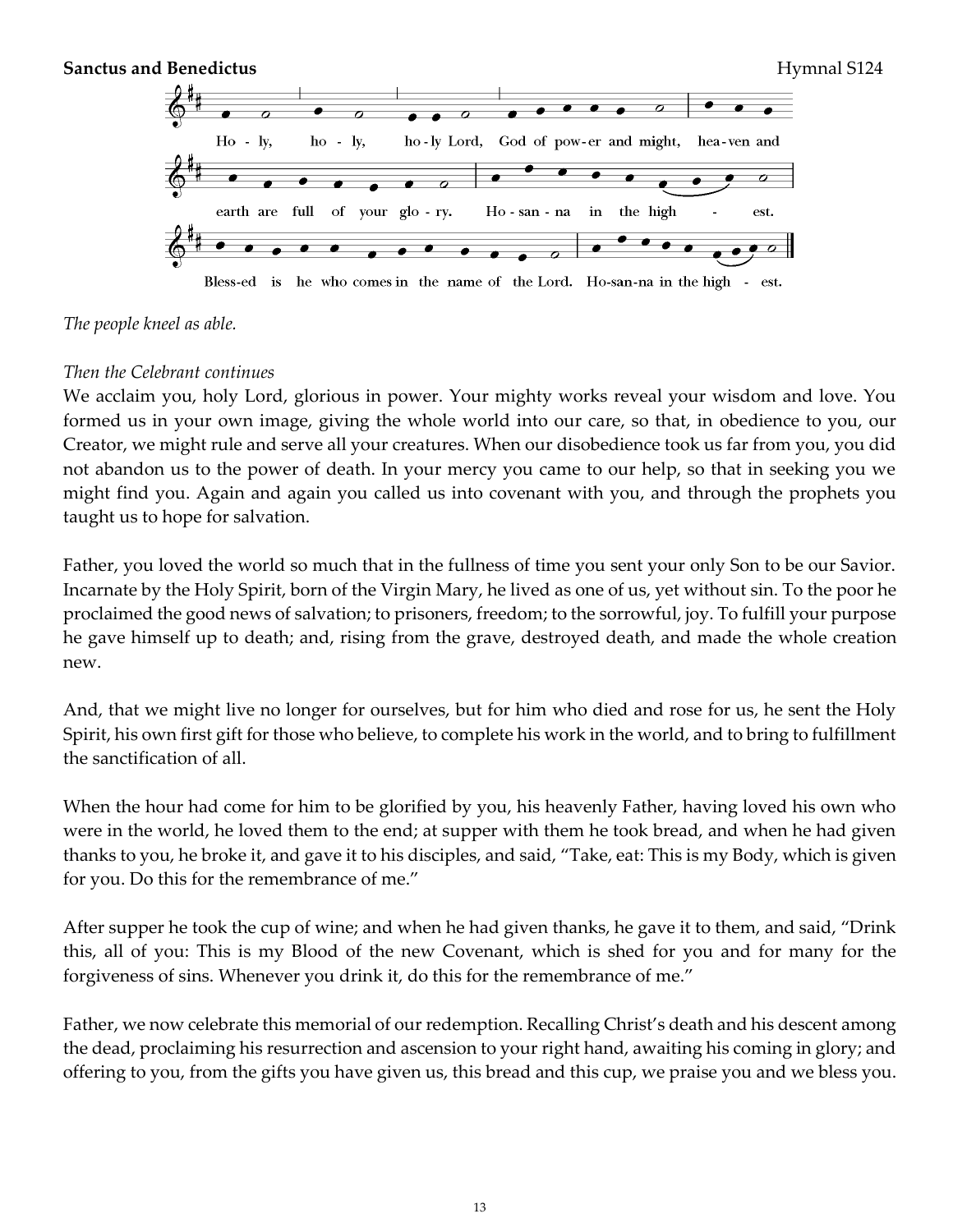*Celebrant and People* We praise you, we bless you, we give thanks to you, and we pray to you, Lord our God.

#### *The Celebrant continues*

Lord, we pray that in your goodness and mercy your Holy Spirit may descend upon us, and upon these gifts, sanctifying them and showing them to be holy gifts for your holy people, the bread of life and the cup of salvation, the Body and Blood of your Son Jesus Christ.

Grant that all who share this bread and cup may become one body and one spirit, a living sacrifice in Christ, to the praise of your Name.

Remember, Lord, your one holy catholic and apostolic Church, redeemed by the blood of your Christ. Reveal its unity, guard its faith, and preserve it in peace.

Remember Justin, Archbishop of Canterbury; Michael, our Presiding Bishop; Terry, our Bishop; and all who minister in your Church.

Remember Donald, our President; Matthew and Eric, our Governors; and Greg, our Mayor.

Remember all those who suffer in body, mind, or spirit especially those who have commended themselves to our prayers; give them courage and hope in their troubles, and bring them the joy of your salvation.

Remember all who have died in the peace of Christ, and those whose faith is known to you alone; bring them into the place of eternal joy and light.

And grant that we may find our inheritance with the Blessed Virgin Mary, with patriarchs, prophets, apostles, and martyrs, and all the saints who have found favor with you in ages past. We praise you in union with them and give you glory through your Son Jesus Christ our Lord.

Through Christ, and with Christ, and in Christ, all honor and glory are yours, Almighty God and Father, in the unity of the Holy Spirit, for ever and ever. *AMEN*.

#### *The Celebrant then continues BCP 363*

And now, as our Savior Christ hath taught us, we are bold to say,

#### *People and Celebrant*

Our Father, who art in heaven, hallowed be thy Name, thy kingdom come, thy will be done, on earth as it is in heaven. Give us this day our daily bread. And forgive us our trespasses, as we forgive those who trespass against us. And lead us not into temptation,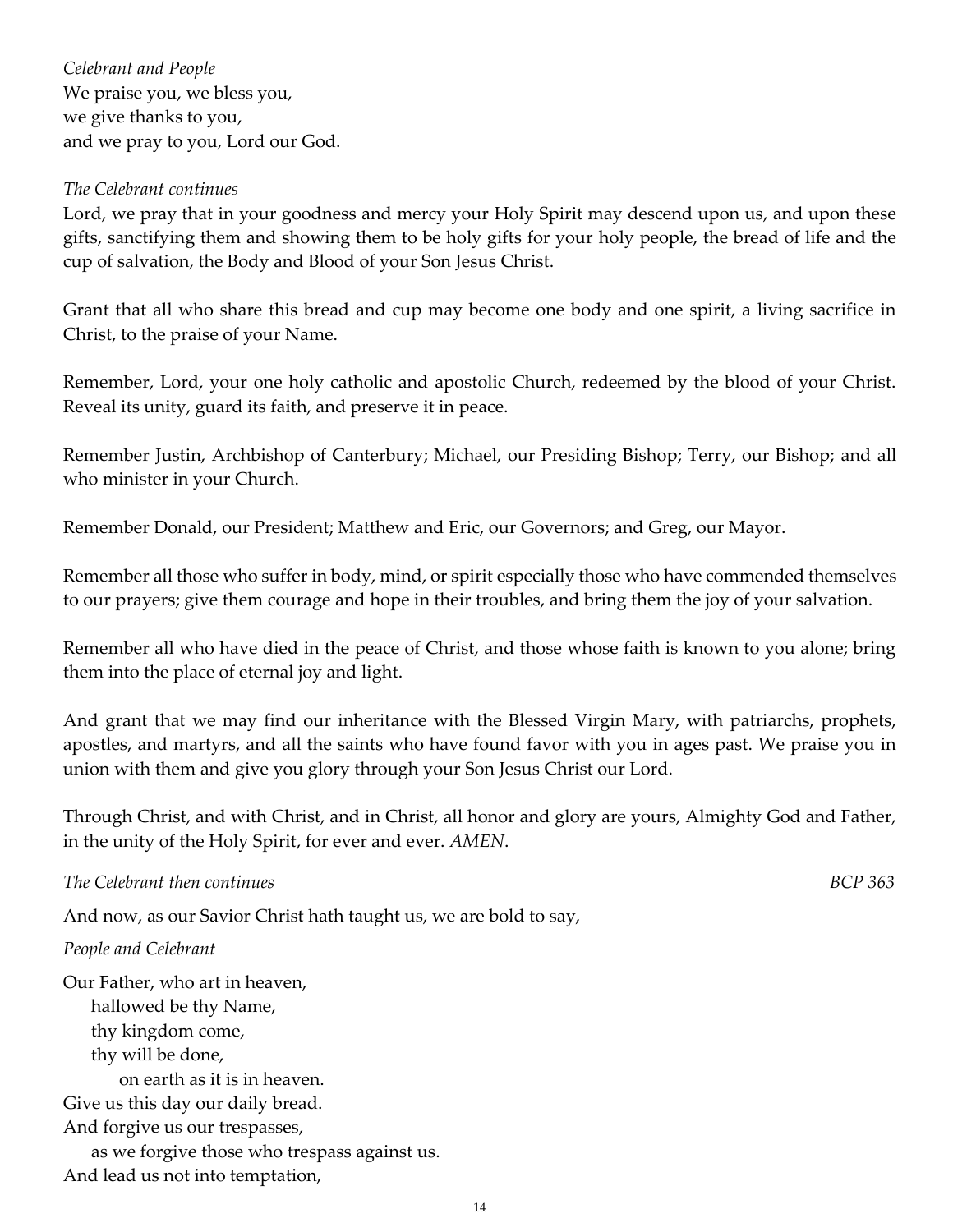but deliver us from evil.

For thine is the kingdom, and the power, and the glory,

for ever and ever. Amen.

#### **The Breaking of the Bread** *BCP 364*

*A period of silence is kept.*



#### **Invitation to Communion** *BCP 364*

The Gifts of God for the People of God. Take them in remembrance that Christ died for you, and feed on him in your hearts by faith, with thanksgiving.

*All baptized Christians are welcome to receive Holy Communion. Please tell the clergy if you need gluten-free bread. If you come to the communion rail for a blessing instead, please cross your arms on your chest. If you are interested in being baptized, please contact a priest of the parish.* 

#### **Music during Communion**

**Choir Anthem** *Crucifixus Crucifixus* Antonio Lotti (1667-1740)

*He was crucified also for us; suffered under Pontius Pilate, and was buried.*

*Crucifixus etiam pro nobis; sub Pontio Pilato passus, et sepultus est.*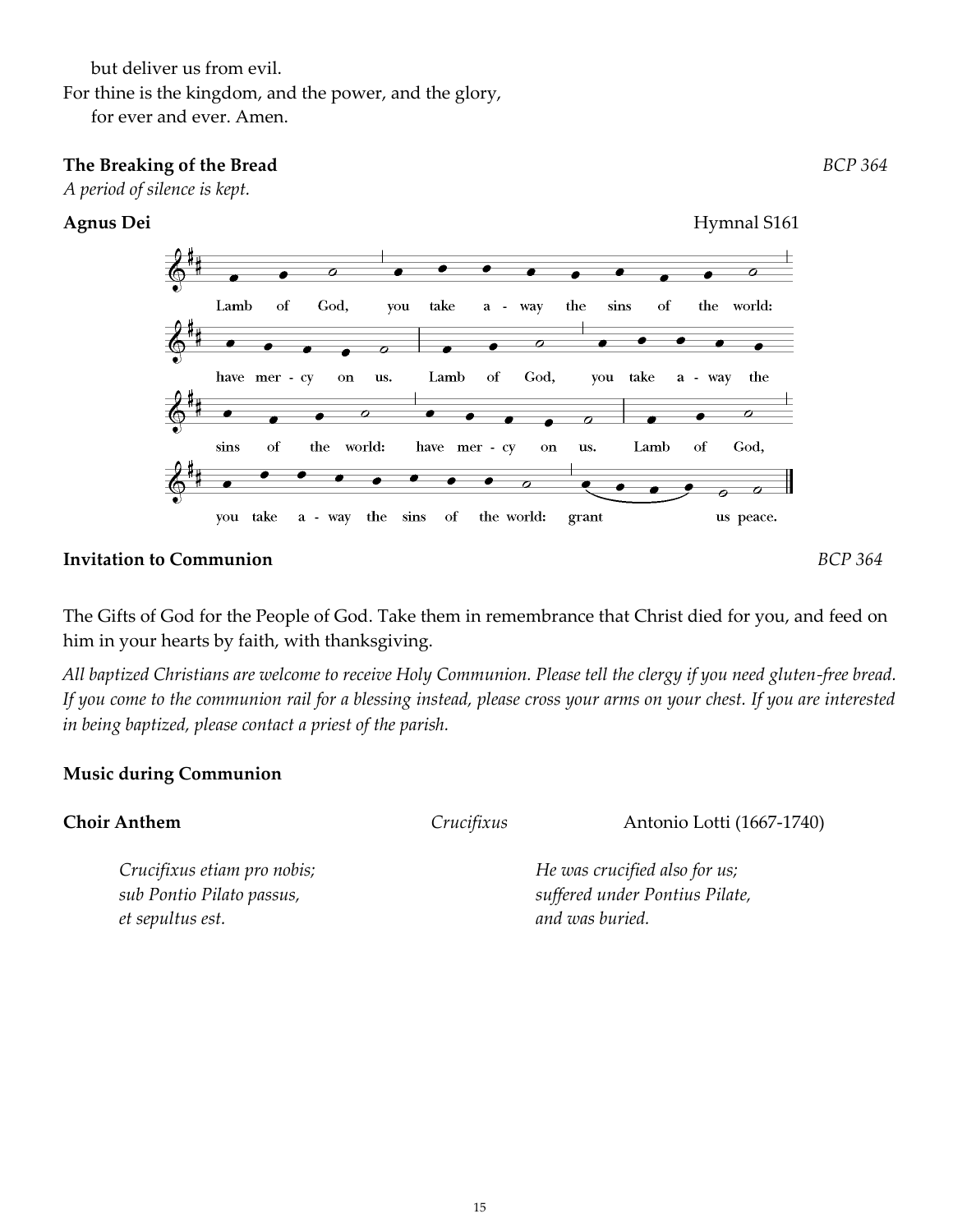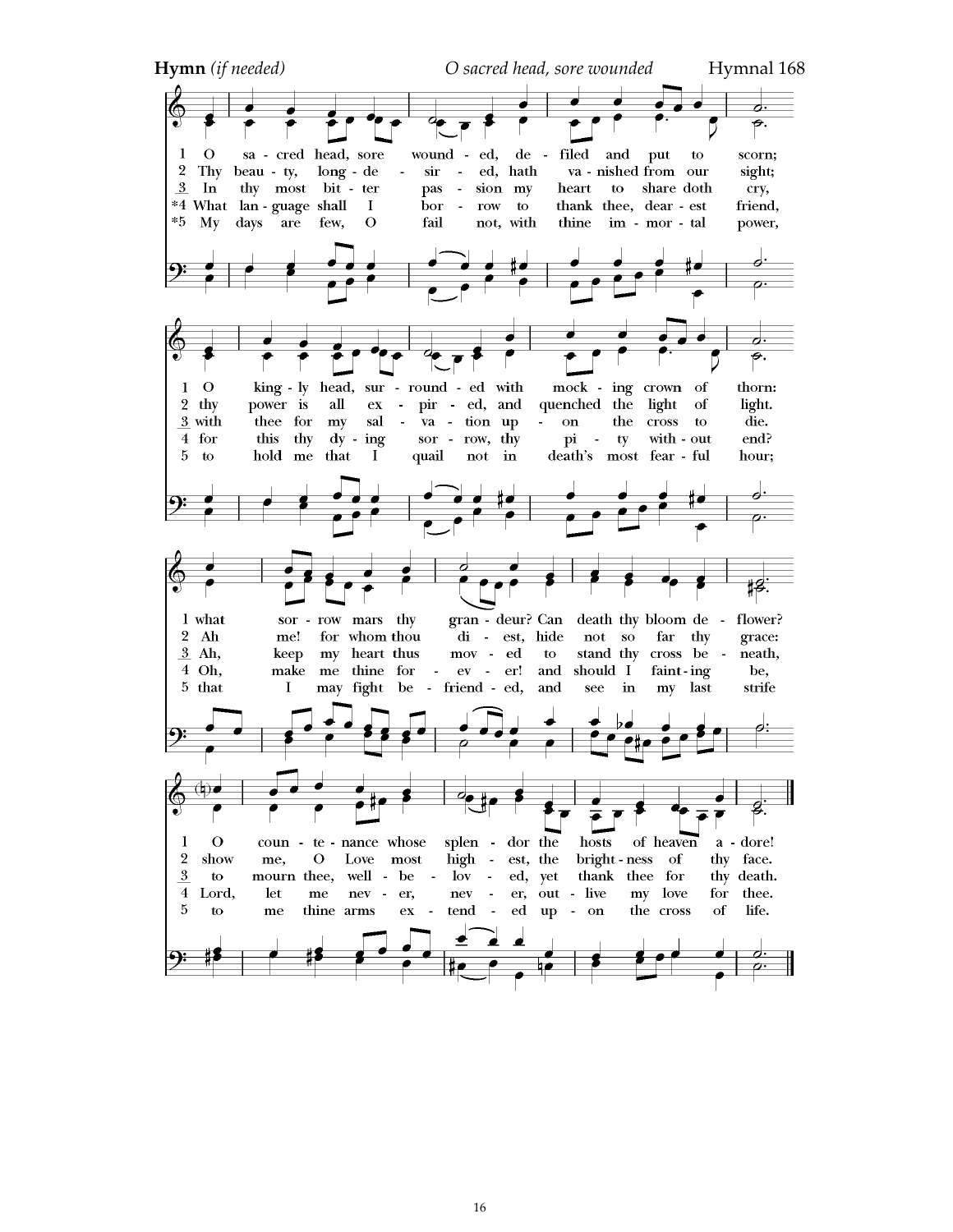#### After Communion, the Celebrant says **BCP** 365

Let us pray.

*The People kneel and join in saying this prayer*

Eternal God, heavenly Father, you have graciously accepted us as living members of your Son our Savior Jesus Christ, and you have fed us with spiritual food in the Sacrament of his Body and Blood.

Send us now into the world in peace, and grant us strength and courage to love and serve you with gladness and singleness of heart; through Christ our Lord. Amen.

#### **The Blessing** *BCP 366*

*The celebrant blesses the people.*

#### **The Dismissal** *BCP 366*

*Celebrant* Let us go forth in the name of Christ. *People* Thanks be to God.

#### *The service concludes with a silent procession.*

Copyright footnotes: S124, S161 Setting: *New Plainsong*; David Hurd.

H154 Words: Theodulph of Orleans; tr. John Mason Neale, alt. Music: *Valet will ich dir geben*, melody Melchior Teschner ; harm. William Henry Monk. H474 Words: Isaac Watts. Music: *Rockingham*, from *Second Supplement to Psalmody in Miniature*, ca. 1780; harm. Edward Miller. H168 Words: Paul Gerhardt; sts. 1-3 and 5, tr. Robert Seymour Bridges; st. 4, tr. James Waddell Alexander, alt. Music: *Herzlich tut mich verlangen*, Hans Leo Hassler; adapt and harm J.S. Bach.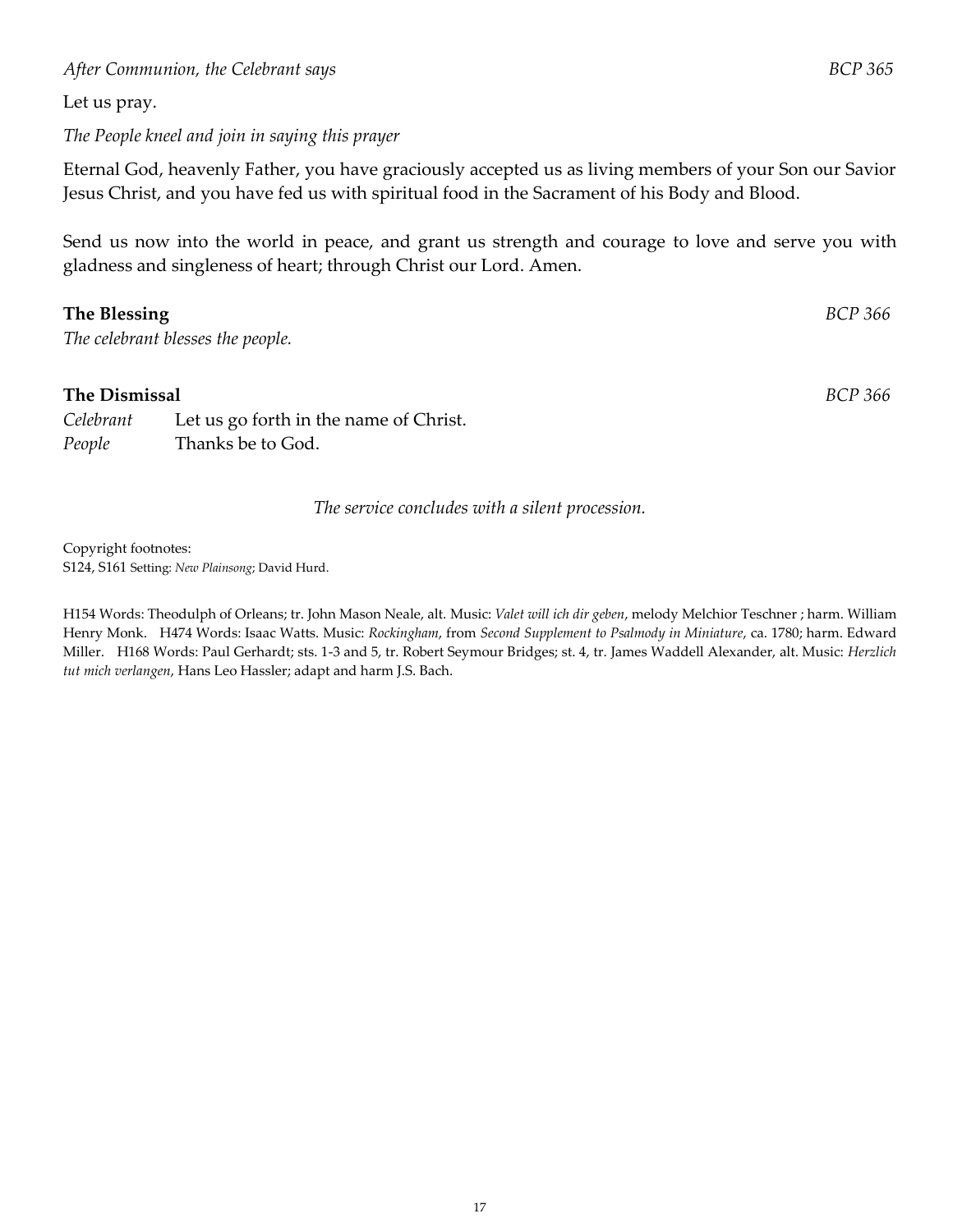#### **SUNDAY MINISTRIES**

LECTORS: 8:30 Jamie Hendon, Dade Luckett; 11:00 Sandra Cherry, Larry Reining, Passion Gospel Readers EUCHARISTIC MINISTERS: 8:30 Jamie Hendon, Dade Luckett; 11: Preston Dillard, Meg Scharre, Clyde Warner THURIFER: Preston Dillard

USHERS: Will Cary, Captain HOSPITALITY: Carolyn and Don Snow ALTAR GUILD: Margaret Dickinson, Cindy Curry ACOLYTES: Arthur Dietz, Zachary Hood

*Scheduled ministers for each Sunday should be sent to* [verger@calvaryepiscopal.org](mailto:verger@calvaryepiscopal.org) *by the preceding Tuesday at noon.*

#### **FLOWER LIST**

*If you would like to give flowers, please contact Jim Barnes at 587-6011, ext. 26. Altar and Chancel flowers return on Easter morning. If you would care to have lilies dedicated to someone on Easter, please complete the form below.*

#### **PRAYER LIST**

*We ask your prayers for the special needs and concerns of this congregation.*

**COMMENDED TO OUR PRAYERS TODAY:** June, Hildegarde Temple, Janette Timmering, Isabella Robins, Robert, Tom Hill, Bill Whitaker, Brittanie Weaver, Ben Weaver, JJ Robb, Lou, Liz Eckler Nussbaum, Debi MacDonald, Jeff Ritchie, Christopher, Audrey, Shawn, the Kohler family, Becky Meyer, Raymond, Helen, Alan, Thomas Robins, Ed Carle, Barbara Zeigler, Anita, Athans Adoki, Dr. George Hafitz, Walter Vosinek, Spencer, Marion Six, Harold Six, Shirley Leach, Joan Humke, Lynn McPherson, Ben Sanders, Carl Hausman, Marsha, Charlie, George Back, Margaret Back, the Back family, Lynne Lyndrup, Hank Buckwalter, Georgine Buckwalter, Art Gullett, Ray Gullett, Sandra Cherry, Anna Weiss, Sandy Hill, Lincoln, Ted Mussler, Suzannah, and Debbie Navas.

#### **RECTOR SEARCH COMMITTEE**

Bart Brown Dean French Susan Baker Ted Mussler Cindy Curry **Ruth Robins** Art Dietz Corky Sachs

Deborah Stewart, Chair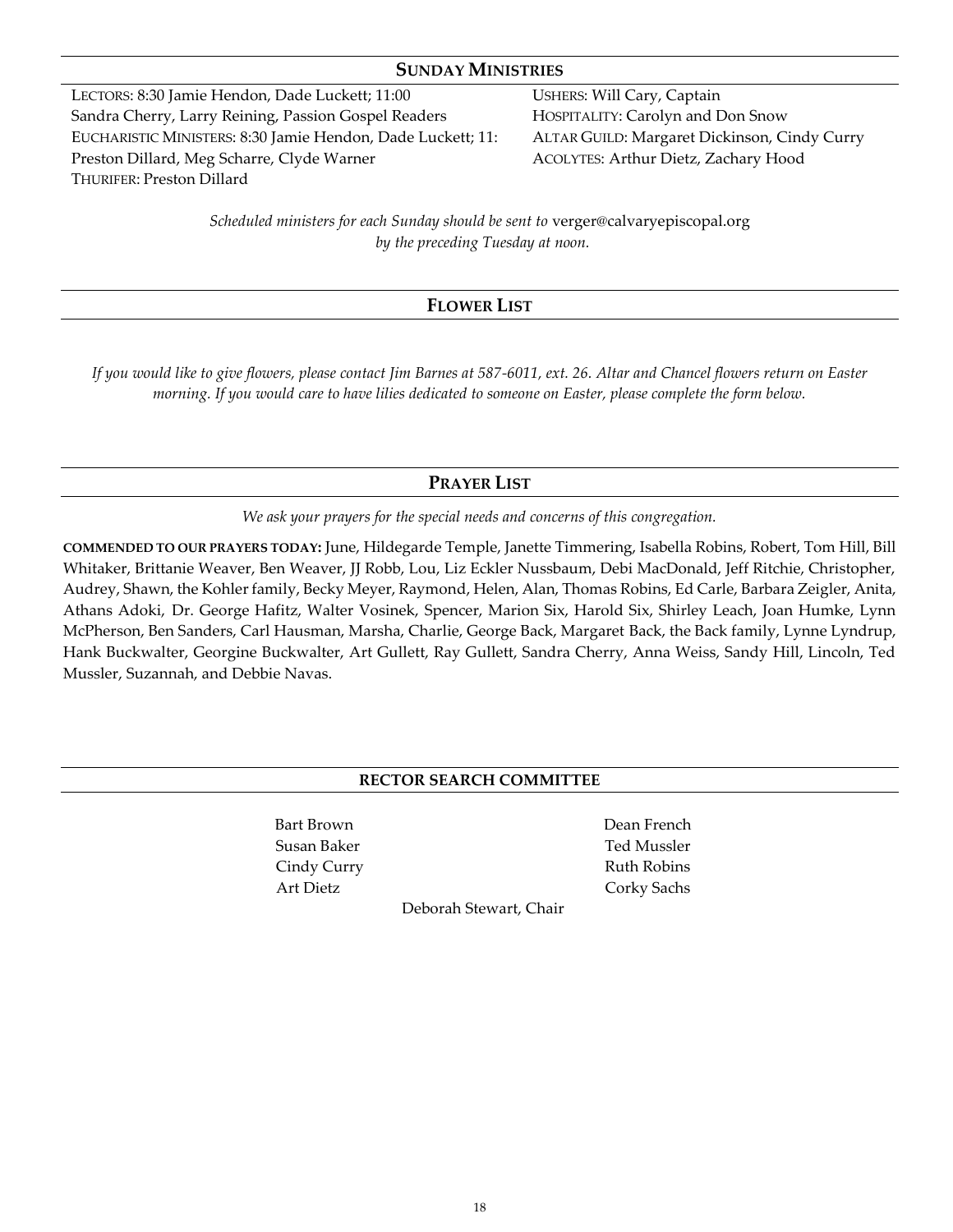| <b>WORSHIP SCHEDULE &amp; CALENDAR</b> |               |                                                            |                 |
|----------------------------------------|---------------|------------------------------------------------------------|-----------------|
| <b>SUNDAY</b>                          | 8:30 a.m.     | Holy Eucharist, Palm Sunday Eucharistic Rite               | Palm Sunday     |
| March 25                               | $9:30$ a.m.   | Choir Rehearsal                                            |                 |
|                                        | $10:00$ a.m.  | Adult Forum: Don Snow, Bart Brown, Art Dietz               |                 |
|                                        |               | Consortium of Endowed Episcopal Parishes Conference Report |                 |
|                                        | 11:00 a.m.    | Holy Eucharist, Palm Sunday Eucharistic Rite               |                 |
|                                        |               | Procession around the block (weather permitting)           |                 |
|                                        |               | NO SUNDAY SCHOOL TODAY                                     |                 |
| <b>MONDAY</b>                          | $9:30$ a.m.   | Food and Clothes Closet                                    |                 |
| March 26                               |               |                                                            |                 |
| <b>TUESDAY</b>                         | $9:30$ a.m.   | Food and Clothes Closet                                    |                 |
| March 27                               |               |                                                            |                 |
| <b>WEDNESDAY</b>                       | 9:30 a.m.     | Food and Clothes Closet                                    |                 |
| March 28                               | 10:00 a.m.    | Women's Bible Study at Panera Bread, 1801 Rudy Lane        |                 |
|                                        | 6:30 p.m.     | Choir Rehearsal at Christ Church Cathedral                 |                 |
|                                        | 8:00 p.m.     | Alcoholics Anonymous Meeting                               |                 |
| <b>THURSDAY</b>                        | 9:30 a.m.     | Food and Clothes Closet                                    | Maundy Thursday |
| March 29                               | 12:05 p.m.    | <b>Holy Eucharist with Anointing</b>                       |                 |
|                                        | 3:30 p.m.     | Calvary's Well Ministry @ Salvation Army,                  |                 |
|                                        |               | 911 Brook Street                                           |                 |
|                                        | 6:00 p.m.     | Holy Eucharist: Maundy Thursday Eucharistic Rite           |                 |
|                                        |               | Agape Meal following the service                           |                 |
| FRIDAY                                 | Office Closed |                                                            | Good Friday     |
| March 30                               | 12:05 p.m.    | <b>Stations of the Cross</b>                               |                 |
|                                        | 6:00 p.m.     | Holy Eucharist: Good Friday Eucharistic Rite               |                 |
| <b>SATURDAY</b>                        | Office Closed |                                                            |                 |
| March 31                               | 7:30 p.m.     | Easter Vigil at Christ Church Cathedral                    |                 |
| <b>SUNDAY</b>                          | 8:30 a.m.     | Holy Eucharist, Rite One                                   | Easter Day      |
| April 1                                | 9:30 a.m.     | Choir Rehearsal                                            |                 |
|                                        | 10:00 a.m.    | Adult Forum: Tim Duncan                                    |                 |
|                                        |               | Experiencing God in an Age of Distraction:                 |                 |
|                                        |               | A Look at Thomas Merton's 'New Seeds of Contemplation'.    |                 |
|                                        |               | Easter Egg Hunt                                            |                 |
|                                        | 11:00 a.m.    | Holy Eucharist, Rite Two;                                  |                 |
|                                        |               | <b>Flowering of the Cross</b>                              |                 |
|                                        | 12:15 p.m.    | Coffee Hour                                                |                 |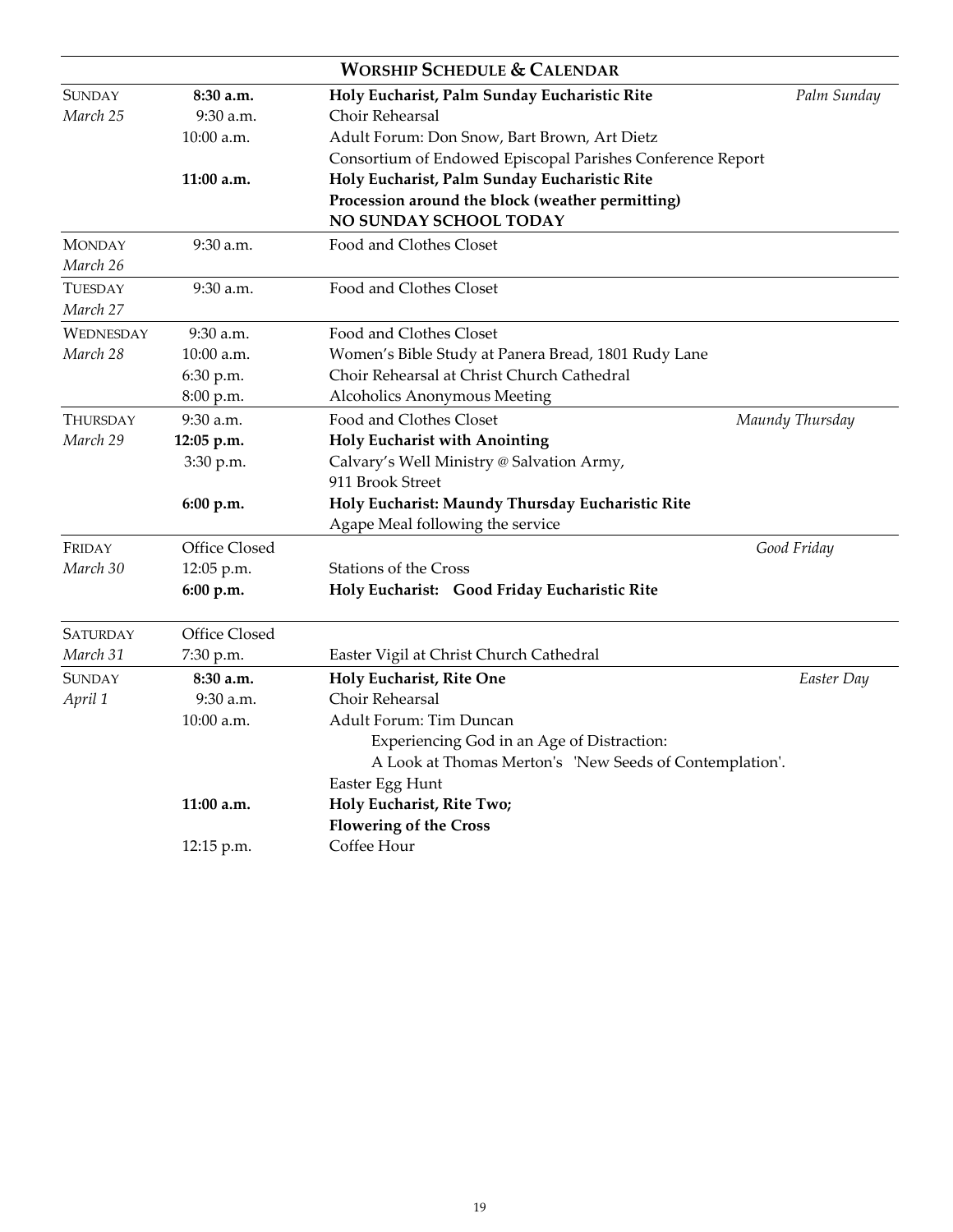| <b>CALVARY CLERGY AND STAFF</b>                  |                                    |                          |  |
|--------------------------------------------------|------------------------------------|--------------------------|--|
| The Rev. John G. Allen, Jr., Interim Rector      | jga@calvaryepiscopal.org           | $(587-6011x12)$          |  |
| James M. Barnes, Verger and Parish Administrator | verger@calvaryepiscopal.org        | $(587-6011x26)$          |  |
| Britt Shelton, Sunday School Coordinator         | britt.shelton@calvaryepiscopal.org | $(587 - 6011 \times 22)$ |  |
| Shawn R. Dawson, Interim Director of Music       | music@calvaryepiscopal.org         | $(587 - 6011 \times 17)$ |  |
| Leroy Malone, Sexton                             | leroy.malone@calvaryepiscopal.org  | $(587 - 6011)$           |  |
|                                                  | <b>ANNOUNCEMENTS</b>               |                          |  |

*Announcements for the bulletin should be submitted to* [Verger@CalvaryEpiscopal.org](mailto:Verger@CalvaryEpiscopal.org) *by the preceding Tuesday at noon.* 

**COFFEE HOUR IN FRAZIER HALL**: The Calvary Coffee Hour invites all to join us every Sunday following the 11:00 service. Today, the CCH is hosted by Carolyn and Don Snow. Next Sunday, Easter Day, the CCH is Easter Eggster. If interested in helping by providing deviled eggs for the event, please contact Louisa Henson, 459-0332.

CALVARY DIRECTORY UPDATE: CALVARY WANTS TO KEEP UP WITH YOU! Calvary is updating parishioner contact information. In Frazier Hall, there is a parish directory where you can update your information (address, email, phone, etc). Please check to make sure Calvary has the most up-to-date information. Also, if you are not receiving Calvary's weekly email and would like to, please send an email to [communications@calvaryepiscopal.org](mailto:communications@calvaryepiscopal.org) or talk to Penny Brisson and we will make sure you get added.

**CALVARY' SUNDAY SCHOOL:** Calvary's Sunday School wants to expand by providing age-appropriate activities for increased learning. Would you consider making this a part of your ministry at Calvary by volunteering to teach a 35-min. class once every four-six weeks? All lessons and materials are provided. No experience needed! You will be trained. We only need your willingness to help. Please see Britt Shelton, Stephanie Smith, or Adele Koch.

**ADULT FORUM SCHEDULE:** Join us for Adult Forum today at 10:00 in Parker Hall, facilitated by Don Snow, Bart Brown, and Art Dietz: Consortium of Endowed Episcopal Parishes (CEEP) conference report (what was learned and how it applies to Calvary); Tim Duncan hosts the Adult Forum on April 1 (Experiencing God in an Age of Distraction: A Look at Thomas Merton's 'New Seeds of Contemplation'), on April 8, and on April 15; Judy Wilson and the Suzuki Violin Class perform on April 22.

**EPISCOPAL EVANGELISM CONFERENCE: Brennan Lecture Series**, April 27-28, Christ Church, Bowling Green, Ky. Registration deadline is Friday, April 20. For more information, see Linda French or Don Snow.

**YOUTH GROUP:** Youth Group for 6th–12th grade meets the second Sunday of every month from 6:00-7:30 pm. For any other questions regarding Sunday School and Children/Youth events, please email Britt Shelton at [britt.shelton@calvaryepiscopal.org.](mailto:britt.shelton@calvaryepiscopal.org)

**SUNDAY SCHOOL:** Sunday School classes for children grades K-5 are held during the 11 o'clock service unless otherwise noted in the calendar above. Everyone will enter the church and be seated with their children. The children will proceed out of the church by following the acolyte during the *Kyrie*, the *Trisagio*n, or the *Gloria in excelsis,* and go to their Sunday School class. They will then return to their parents in the church service during The Peace. Those who are interested in volunteering to teach or to be a door person for Sunday School please contact Britt Shelton as above. You may also pre-register your children by emailing Britt for a new registration packet.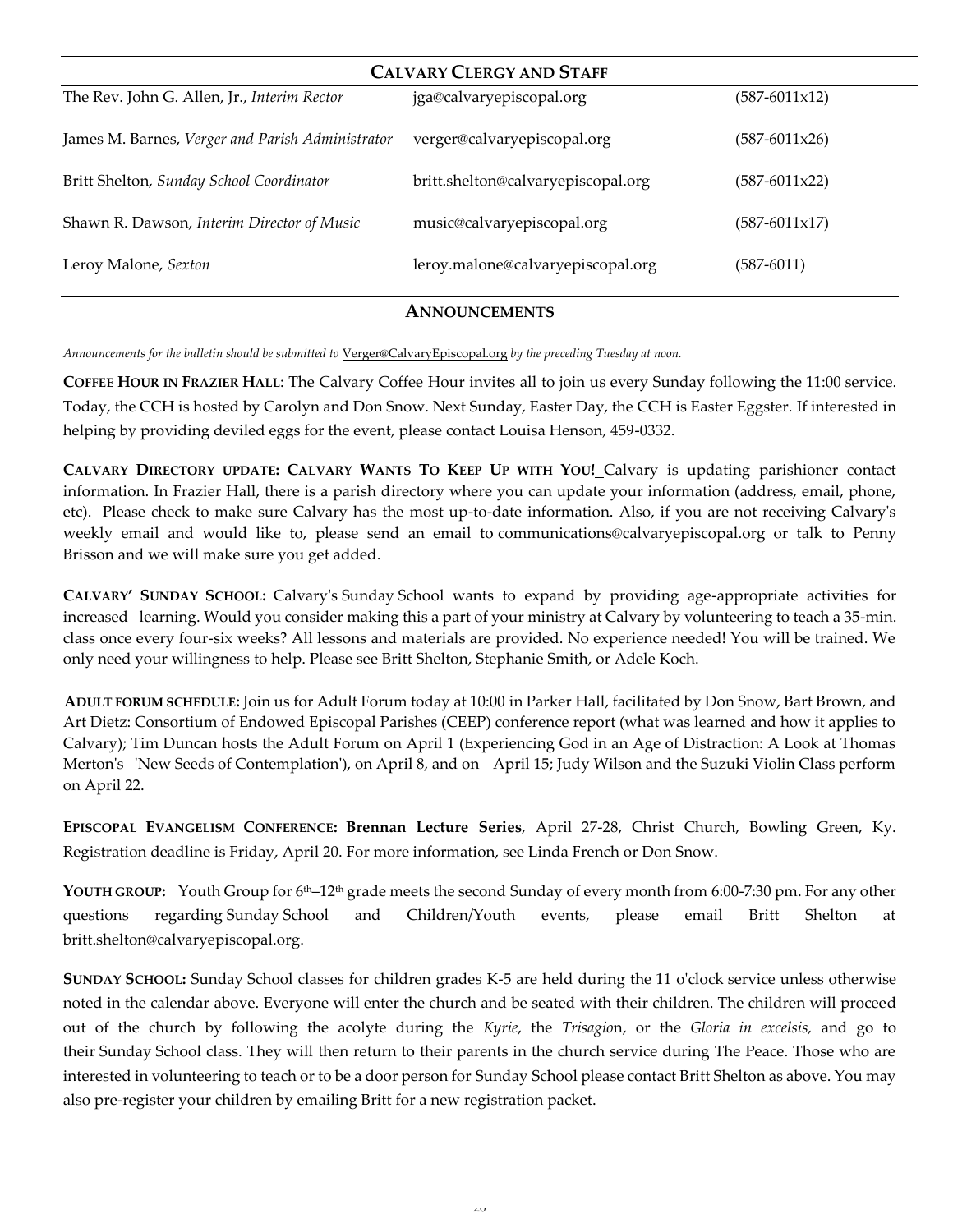**LAUNDRY LOVE:** The next date that Calvary hosts the Laundry Love Initiative at Aunt Bee's Laundry, 2nd and Ormsby, is August 9. Other members of the Urban Partnership host the Initiative on the following dates: Aunt Bee's –April 12, May 10, June 14, July 12, Sep 13, Oct 11, Nov 8, and Nov 13; and at the new location, Parkland Laundromat, 26<sup>th</sup> and Dumesnil, on Apr 19 and May 17. Everyone is welcome to assist even when Calvary is not the host. If you have questions, please contact Jennifer Kling, Urban Partnership Liaison, at 502-905-5586.

**EASTER VIGIL-MARCH 31:** Our choir will be joining the Christ Church Cathedral Choir for the Easter Vigil service on March 31. All are cordially invited to attend the 7:30 pm service at the Cathedral.

**CLOTHING CLOSET NEEDS:** The Calvary Clothes Closet is in need of men's clothing, especially pants. Donations are accepted anytime.

| <b>SUNDAY</b><br><b>SERVICES</b> | Sanctuary/Altar | Choir | Nave | Total<br>Attendance |
|----------------------------------|-----------------|-------|------|---------------------|
| $08:30$ am                       | З               |       | 8    | 12                  |
| $11:00$ am                       | 6               | 18    | 48   | 72                  |
| <b>TOTAL</b>                     | 9               | 19    | 56   | 84                  |
|                                  |                 |       |      |                     |
| 03/21/2018                       | Lenten Recital  |       |      | 43                  |
| 03/22/2018                       | HE/Anointing    |       |      | 7                   |

#### **ATTENDANCE UPDATE: 3/18/2018**

Calvary's Well: March 22, 2018 (46º) – Cups Hot Chocolate=92; Sandwiches=121; Clothing=32 articles; bottles of water=32; cups of water=27; toiletries=81.

#### **LENTEN LUNCHEON REPORT 2018**

February 21: Glenna Metcalf, Organ, 42; February 28: Daniel Martin, Organ, 67; March 7: Margaret Dickinson, Organ, 51; March 14: Shawn Dawson, Organ, 38; March 21: Bellarmine *Schola cantorum*, 43 and snow. Total offering received: \$831 (\$531 after expenses).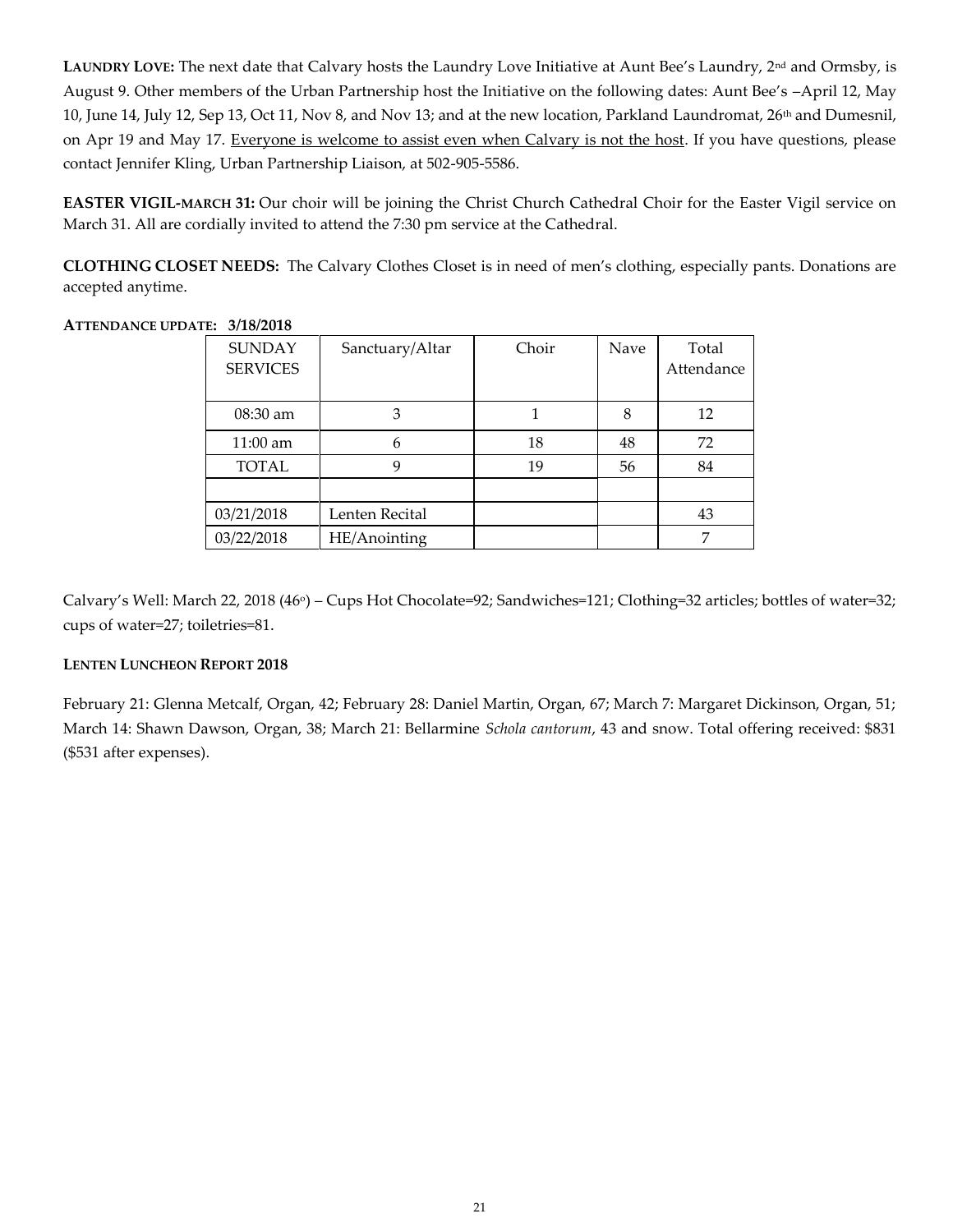| <b>CALVARY VESTRY</b>           |                                    |                      |  |  |
|---------------------------------|------------------------------------|----------------------|--|--|
| Don Snow<br>Sr. Warden          | don.snow46@gmail.com               | $(558-8979)$         |  |  |
| Linda French<br>Jr. Warden      | LFrench444152@gmail.com            | 502-422-1980)        |  |  |
| <b>Sally Reisz</b><br>Treasurer | sallyreisz@gmail.com               | $(552-9351)$         |  |  |
| Stephanie Smith<br>Secretary    | ssmith@unistarps.com               | $(533 - 6256)$       |  |  |
| Nick Baker                      | attyn@bellsouth.net                | $(895-4319)$         |  |  |
| Will Cary                       | whcaryiv@bellsouth.net             | 454-0733)            |  |  |
| Dorn Crawford                   | dorncrawford@aol.com               | $(636-3687)$         |  |  |
| <b>Artie Dietz</b>              | artie.dietz@jefferson.kyschools.us | $(367-0132)$         |  |  |
| Kristel Fitzgerald              | kris4ukcats@gmail.com              | $(606 - 305 - 0410)$ |  |  |
| Jamie Hendon                    | bunzer867@aol.com                  | $(244 - 0573)$       |  |  |
| Michael Patterson               | patterson@bbtel.com                | $(270 - 547 - 4092)$ |  |  |
| Larry Reining                   | lreining@spalding.edu              | $(859-321-5619)$     |  |  |
| <b>Ruth Robins</b>              | dachs@twc.com                      | $(893 - 2237)$       |  |  |
| Harvey Turner                   | harvey@jlwins.com                  | $(939-2299)$         |  |  |
| Judy Wilson                     | jpwilson1953@gmail.com             | $(419-4822)$         |  |  |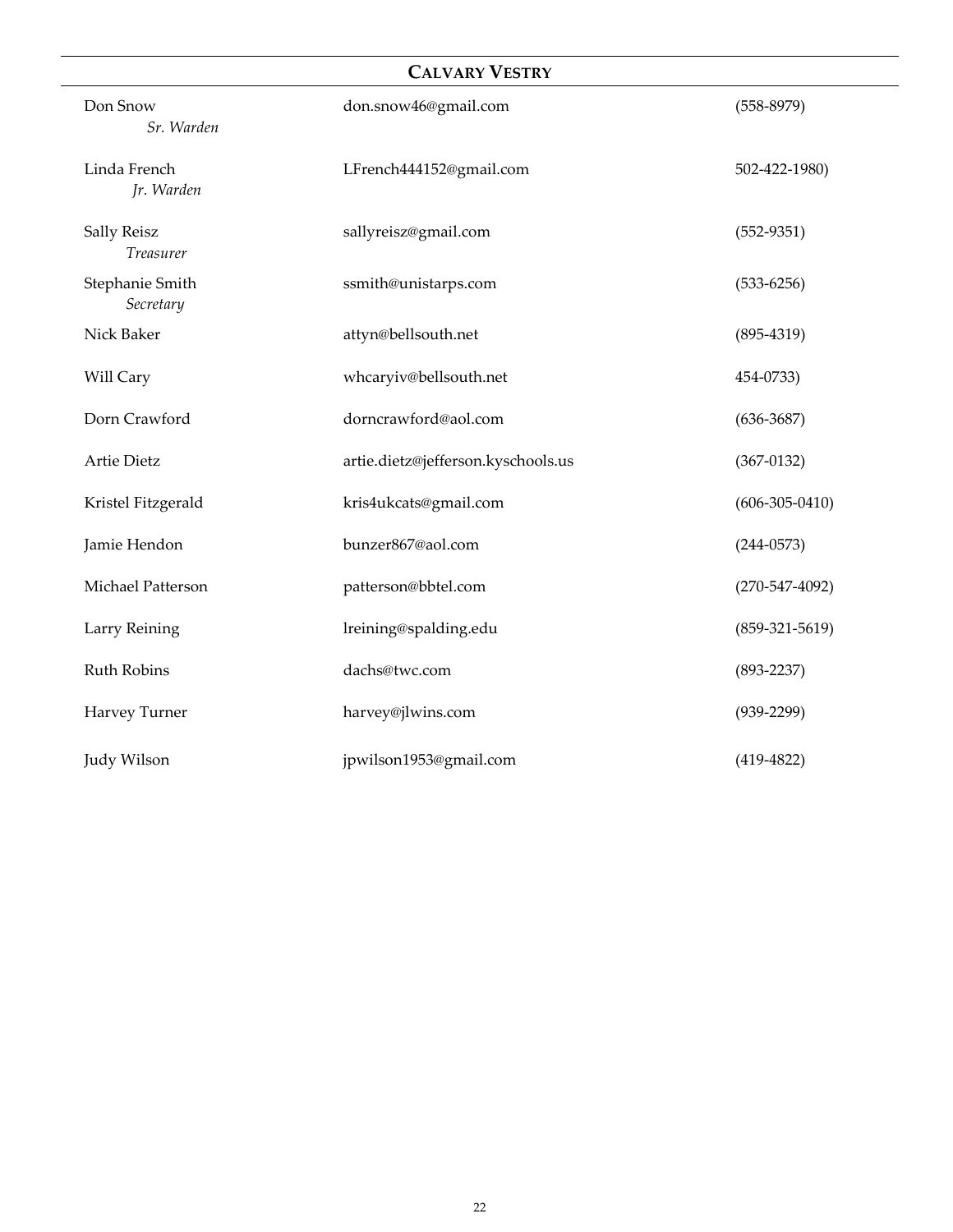# **HOLY WEEK AND EASTER SCHEDULE 2018 AT CALVARY EPISCOPAL CHURCH, 821 S. 4th St., Louisville, KY**

**MAUNDY THURSDAY MARCH 29 HOLY EUCHARIST AND ANOINTING 12:05PM HOLY EUCHARIST 6:00PM FOLLOWED BY AGAPE MEAL**

> **GOOD FRIDAY MARCH 30 STATIONS OF THE CROSS 12:05PM HOLY EUCHARIST 6:00PM**

**EASTER SUNDAY APRIL 1 HOLY EUCHARIST 8:30AM & 11:00 AM EASTER EGG HUNT 10:00AM**